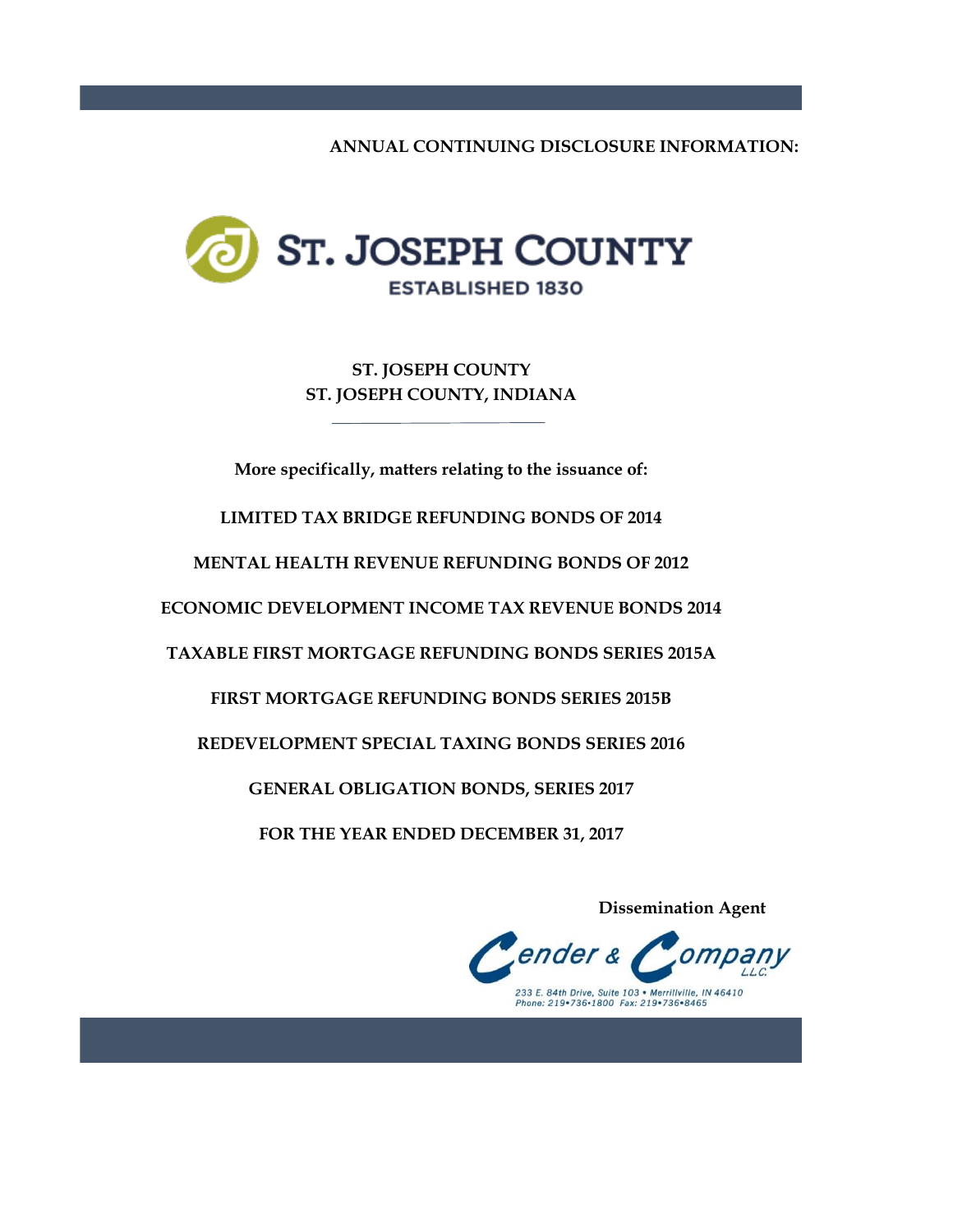# **ANNUAL CONTINUING DISCLOSURE INFORMATION**

# TABLE OF CONTENTS

Page

|                                                                                   | 1  |
|-----------------------------------------------------------------------------------|----|
|                                                                                   | 2  |
|                                                                                   | 7  |
|                                                                                   | 8  |
|                                                                                   | 11 |
|                                                                                   | 12 |
|                                                                                   | 13 |
|                                                                                   | 14 |
|                                                                                   | 15 |
|                                                                                   | 16 |
|                                                                                   | 17 |
|                                                                                   | 18 |
|                                                                                   | 19 |
| Per Capita Income<br>Median Household Income<br>Changes in Employment by Industry |    |
|                                                                                   | 20 |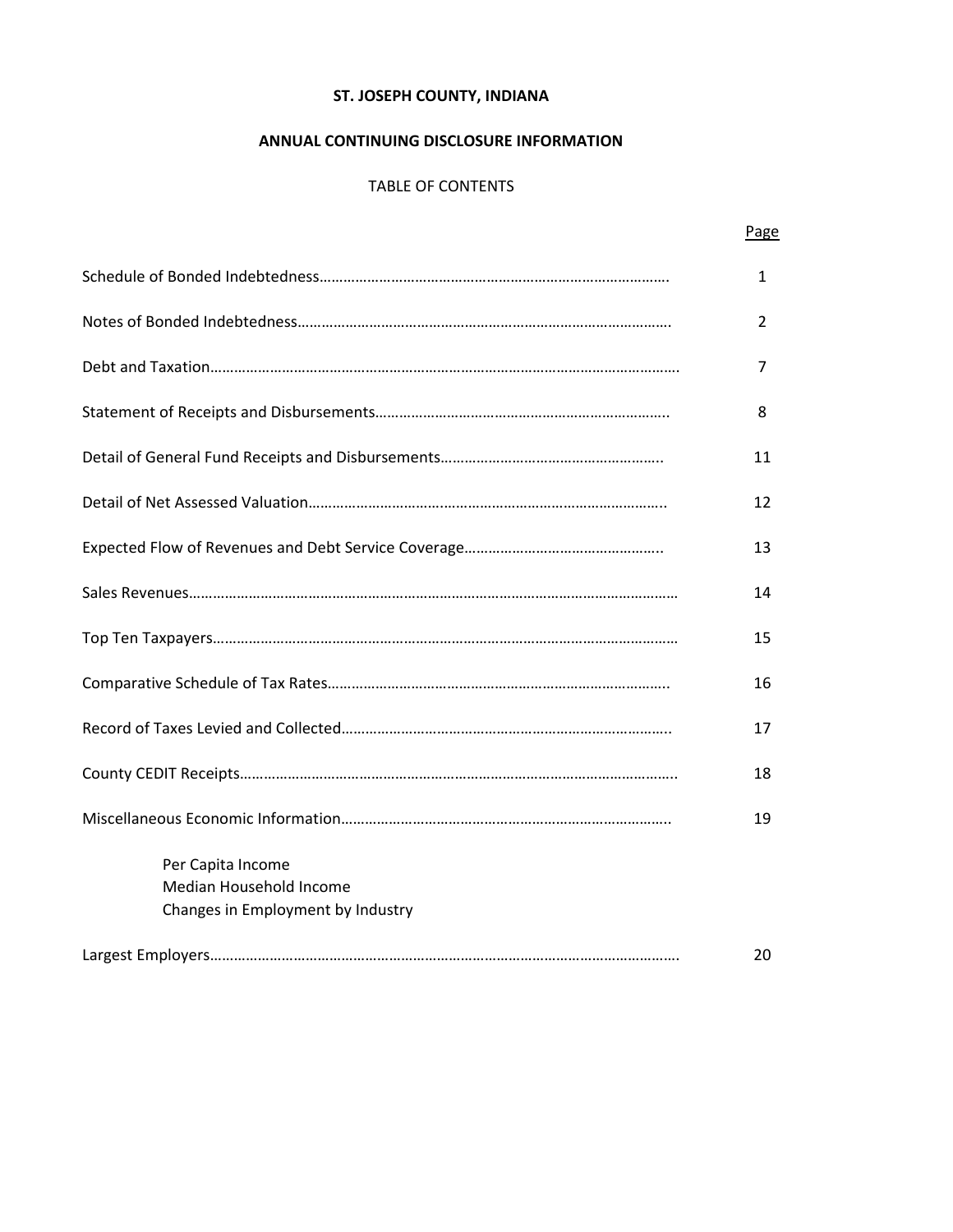#### **SCHEDULE OF BONDED INDEBTEDNESS**

(As of March 1, 2018)

|                | Issuer                                                   | Total<br>Outstanding<br>Debt | Percent<br>Allocable to<br>County* | Amount<br>Allocable to<br>County |
|----------------|----------------------------------------------------------|------------------------------|------------------------------------|----------------------------------|
|                | Property Tax Supporting Debt:                            |                              |                                    |                                  |
| $\mathbf{1}$   | St. Joseph County                                        | \$<br>14,517,000             | 100.00%                            | \$<br>14,517,000                 |
| $\overline{2}$ | John Glenn School Corporation                            | 12,055,420                   | 63.77%                             | 7,687,741                        |
| 3              | School City of Mishawaka                                 | 42,829,022                   | 100.00%                            | 42,829,022                       |
| 4              | New Prairie United School Corporation                    | 70,170,480                   | 36.42%                             | 25,556,089                       |
| 5              | Penn-Harris-Madison School Corporation                   | 43,491,704                   | 100.00%                            | 43,491,704                       |
| 6              | South Bend Community School Corporation                  | 98,390,370                   | 100.00%                            | 98,390,370                       |
| 7              | Union North United School Corporation                    | 7,260,000                    | 46.62%                             | 3,384,612                        |
| 8              | St. Joseph County Public Library                         | 2,465,000                    | 100.00%                            | 2,465,000                        |
| 9              | Mishawaka Public Library                                 | 3,525,000                    | 100.00%                            | 3,525,000                        |
| 10             | New Carlisle Public Library                              | 1,230,000                    | 100.00%                            | 1,230,000                        |
| 11             | City of Mishawaka                                        | 2,399,992                    | 100.00%                            | 2,399,992                        |
| 12             | Town of New Carlisle                                     | 570,000                      | 100.00%                            | 570,000                          |
| 13             | City of South Bend                                       | 35,780,000                   | 100.00%                            | 35,780,000                       |
| 14             | South Bend Redevelopment Commission                      | 29,880,000                   | 100.00%                            | 29,880,000                       |
| 15             | Town of Walkerton                                        | 1,687,459                    | 100.00%                            | 1,687,459                        |
| 16             | Clay Township                                            | 306,030                      | 100.00%                            | 306,030                          |
| 17             | Penn Township                                            | 351,597                      | 100.00%                            | 351,597                          |
| 18             | St. Joseph Airport                                       | 10,800,000                   | 100.00%                            | 10,800,000                       |
|                | Total Property Tax Supported Debt                        |                              |                                    | \$<br>324,851,616                |
|                |                                                          |                              |                                    |                                  |
|                | Tax Increment Financing Debt - Property Tax Backed:      |                              |                                    |                                  |
| 19             | South Bend Redevelopment Authority                       | 16,490,000                   | 100.00%                            | 16,490,000                       |
| 20             | South Bend Redevelopment District                        | 2,475,000                    | 100.00%                            | 2,475,000                        |
|                | Total Tax Increment Financing Debt - Property Tax Backed |                              |                                    | \$<br>18,965,000                 |
|                | County Option Income Tax Revenue Debt:                   |                              |                                    |                                  |
| 22             | City of South Bend                                       | \$<br>1,885,000              | 100.00%                            | \$<br>1,885,000                  |
|                | County Economic Development Income Tax Revenue Debt:     |                              |                                    |                                  |
| 23             | St. Joseph County                                        | \$<br>7,850,000              | 100.00%                            | \$<br>7,850,000                  |
| 24             | City of South Bend                                       |                              | 100.00%                            |                                  |
|                | Total County Economic Development Tax Revenue Debt       |                              |                                    | \$<br>7,850,000                  |
|                | Hotel-Motel Tax Supported Debt:                          |                              |                                    |                                  |
| 25             | South Bend Redevelopment Authority                       | \$<br>2,875,000              | 100.00%                            | \$<br>2,875,000                  |
|                |                                                          |                              |                                    |                                  |
|                | Revenue Supported Debt:                                  |                              |                                    |                                  |
| 26<br>27       | Town of Lakeville                                        | \$<br>563,240                | 100.00%                            | \$<br>563,240                    |
|                | City of Mishawaka<br>Town of New Carlisle                | 89,652,000                   | 100.00%                            | 89,652,000                       |
| 28<br>29       |                                                          | 1,230,000                    | 100.00%                            | 1,230,000                        |
| 30             | Town of North Liberty<br>City of South Bend              | 3,066,151                    | 100.00%                            | 3,066,151                        |
| 31             | Town of Walkerton                                        | 91,528,821                   | 100.00%<br>100.00%                 | 91,528,821                       |
|                |                                                          | 3,396,000                    |                                    | 3,396,000                        |
|                | <b>Total Revenue Supported Debt</b>                      |                              |                                    | \$<br>189,436,212                |

\* Based upon the 2017 payable 2018 net assessed valuation of the respective taxing units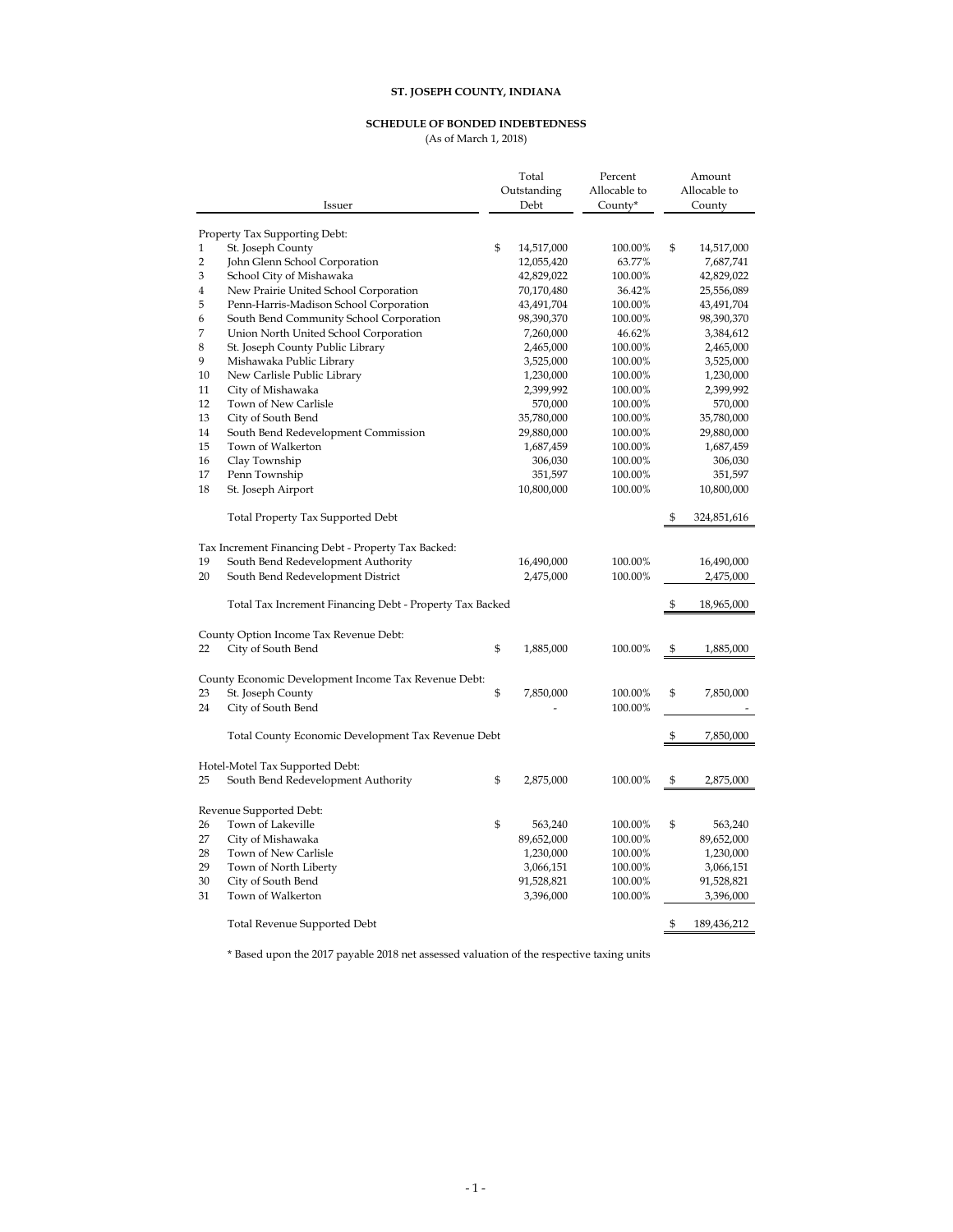#### **NOTES TO BONDED INDEBTEDNESS**

(As of March 1, 2018)

| <b>Issuer Debt</b>                                                                                                                                                                                                                                                                                                                                                                                                                                                                                            |                                                                       |                                                                |          |                                                                                                                                        |
|---------------------------------------------------------------------------------------------------------------------------------------------------------------------------------------------------------------------------------------------------------------------------------------------------------------------------------------------------------------------------------------------------------------------------------------------------------------------------------------------------------------|-----------------------------------------------------------------------|----------------------------------------------------------------|----------|----------------------------------------------------------------------------------------------------------------------------------------|
|                                                                                                                                                                                                                                                                                                                                                                                                                                                                                                               | Original Par                                                          | Final                                                          |          | Outstanding                                                                                                                            |
| [1] St. Joseph County<br>Limited Tax Bridge Refunding Bonds of 2014<br>Limited Tax Mental Health Revenue Refunding Bonds, Series 2012<br>Jail Building Corporation<br>Redevelopment Special Taxing Bonds, Series 2016<br>General Obligation (Guaranteed Energy Savings) Bonds, Series 2017<br>Total<br>Overlapping Debt                                                                                                                                                                                       | \$<br>2,635,000<br>4,080,000<br>11,401,000<br>8,730,000<br>10,500,000 | 12/30/2018<br>2/15/2021<br>12/31/2018<br>2/1/2038<br>6/30/2032 | \$<br>\$ | 1,020,000<br>1,545,000<br>3,222,000<br>8,730,000<br>10,500,000<br>14,517,000                                                           |
| [2] John Glen School Corporation                                                                                                                                                                                                                                                                                                                                                                                                                                                                              |                                                                       |                                                                |          |                                                                                                                                        |
| Ad Valorem Property Tax First Mortgage Refunding and Improv. Bonds, Series 2015<br>Proposed General Obligation Bonds, Series 2014<br>General Obligation Bonds, Series 2011<br>High School Building Corporation First Mortgage Bonds, Series 2004<br>Taxable General Obligation Pension Bonds, Series 2002<br>Common School Fund Loans<br>Total                                                                                                                                                                |                                                                       |                                                                | \$<br>\$ | 5,900,000<br>380,000<br>575,000<br>4,285,000<br>470,000<br>445,420<br>12,055,420                                                       |
| [3] School City of Mishawaka<br>Guaranteed Energy Savings Bond of 2014<br>Guaranteed Energy Savings Bond of 2011<br>Qualified Zone Academy Bond of 2011<br>First Mortgage Refunding Bonds, Series 2015<br>Mish. 2001 First Mortgage Refunding Bonds, Series 2015<br>First Mortgage Refunding Bonds, Series 2016<br>Mish. 2001 Bldg. Corp First Mortgage Bonds, Series 2017<br>KeyBank - Bus<br>TCU - Bus<br>Common School Fund Loans<br>Total                                                                 |                                                                       |                                                                | \$<br>\$ | 1,841,254<br>2,280,000<br>740,000<br>10,265,000<br>6,350,000<br>7,215,000<br>12,540,000<br>10,852<br>15,321<br>1,571,595<br>42,829,022 |
| [4] New Prairie United School Corporation<br>General Obligation Bonds of 2014<br>Bldg. Corp. Ad Valorem Property Tax First Mortgage Refunding & Improv. Bonds, Series 2013<br>Taxable General Obligation Bonds of 2011 (QSCB)<br><b>Energy Savings</b><br>Taxable General Obligation Pension Bonds of 2004<br>First Mortgage Refunding and Improvement Bonds, Series 2015A<br>First Mortgage Refunding and Improvement Bonds, Series 2015B<br>Ad Valorem Prop. Tax First Mortgage Bonds, Series 2016<br>Total |                                                                       |                                                                | \$<br>\$ | 1,455,000<br>19,000,000<br>1,145,000<br>570,480<br>285,000<br>2,390,000<br>6,030,000<br>39,295,000<br>70,170,480                       |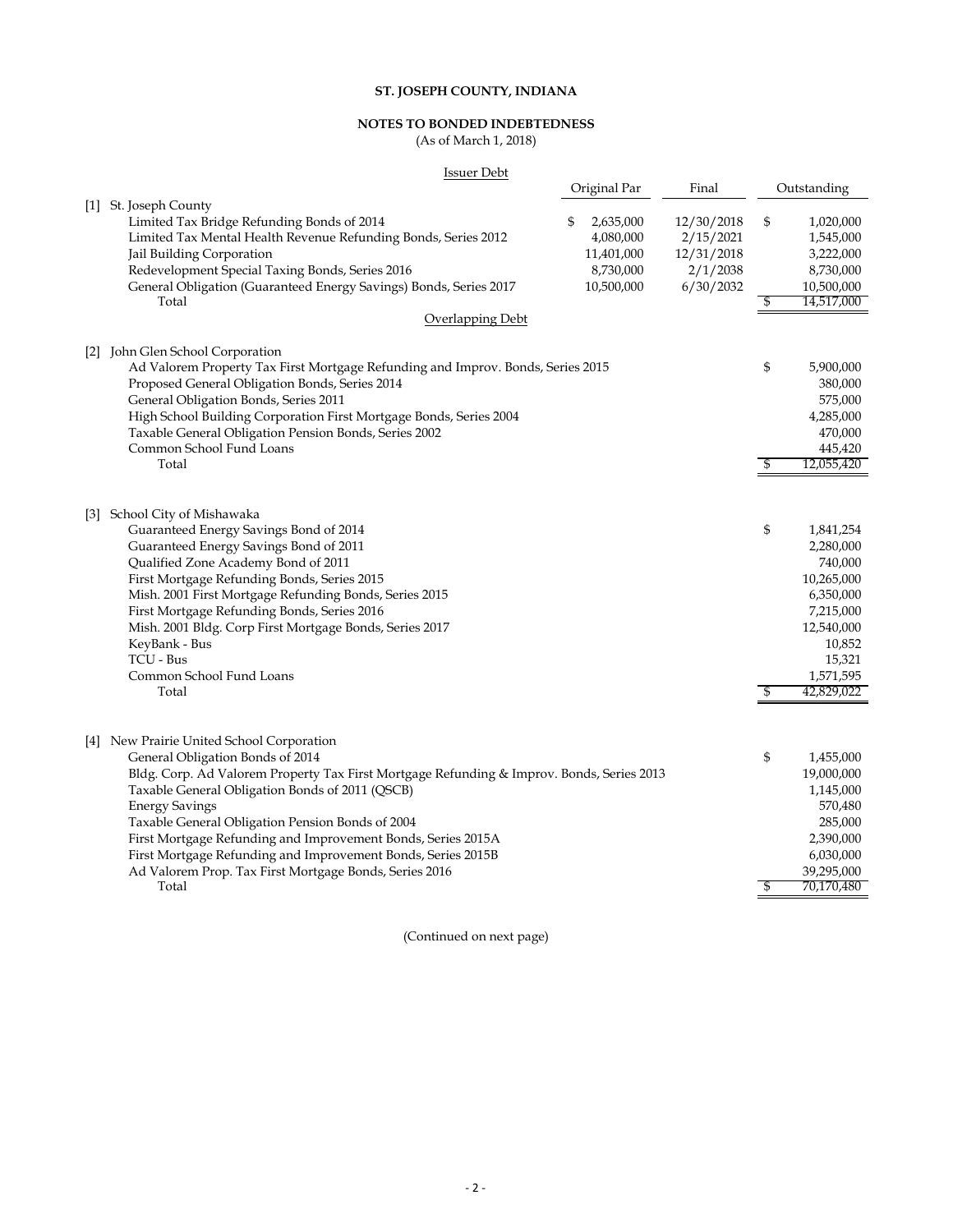# **NOTES TO BONDED INDEBTEDNESS**

(As of March 1, 2018)

#### Overlapping Debt

Outstanding

|     | [5] Penn-Harris-Madison School Corporation<br>General Obligation Bonds of 2018<br>General Obligation Bonds of 2017<br>General Obligation Bonds of 2013<br>Taxable General Obligation Pension Refunding Bonds of 2010<br>Taxable Ad Valorem Property Tax First Mortgage Bonds, Series 2010B<br>First Mortgage Refunding Bonds, Series 2017<br>First Mortgage Refunding Bonds, Series 2016<br>Lease Refunding Bonds, 2009<br>Common School Fund Loans<br>Total | \$<br>\$ | 7,600,000<br>7,190,000<br>1,535,000<br>1,505,000<br>6,750,000<br>6,120,000<br>6,585,000<br>778,000<br>5,428,704<br>43,491,704 |
|-----|--------------------------------------------------------------------------------------------------------------------------------------------------------------------------------------------------------------------------------------------------------------------------------------------------------------------------------------------------------------------------------------------------------------------------------------------------------------|----------|-------------------------------------------------------------------------------------------------------------------------------|
|     | [6] South Bend Community School Corporation<br>2002 Building Corporation:<br>First Mortgage Refunding Bonds, Series 2017<br>2000 School Building Corporation:<br>First Mortgage Refunding Bonds, Series 2017<br>Riley School Building Corporation First Mortgage Refunding Bonds, Series 2008<br>General Obligation Taxable Pension Bonds, Series 2006<br>General Refunding Bonds, Series 2013<br>Common School Fund Loans<br>Total                          | \$<br>\$ | 48,255,000<br>31,260,000<br>5,120,000<br>7,655,273<br>5,830,000<br>270,097<br>98,390,370                                      |
| [7] | Union North United School Corporation<br>School Building Corporation First Mortgage Bonds, Series 2014<br>School Building Corporation First Mortgage Bonds, Series 2012<br>School Bldg. Corp. Ad Valorem Property Tax First Mortgage Bonds, Series 2010B<br>General Obligation Bonds, Series 2013<br>School Building Corporation First Mortgage Bonds, Series 2016<br>General Obligation Bonds, Series 2017<br>Total                                         | \$<br>\$ | 1,025,000<br>925,000<br>1,885,000<br>775,000<br>1,660,000<br>990,000<br>7,260,000                                             |
|     | [8] St. Joseph County Public Library<br>General Obligation Bonds, Series 2007<br>Total                                                                                                                                                                                                                                                                                                                                                                       | \$<br>\$ | 2,465,000<br>2,465,000                                                                                                        |
|     | [9] Mishawaka Public Library<br>General Obligation Refunding Bonds of 2017<br>General Obligation Refunding Bonds of 2016<br>Total                                                                                                                                                                                                                                                                                                                            | \$<br>\$ | 2,000,000<br>1,525,000<br>3,525,000                                                                                           |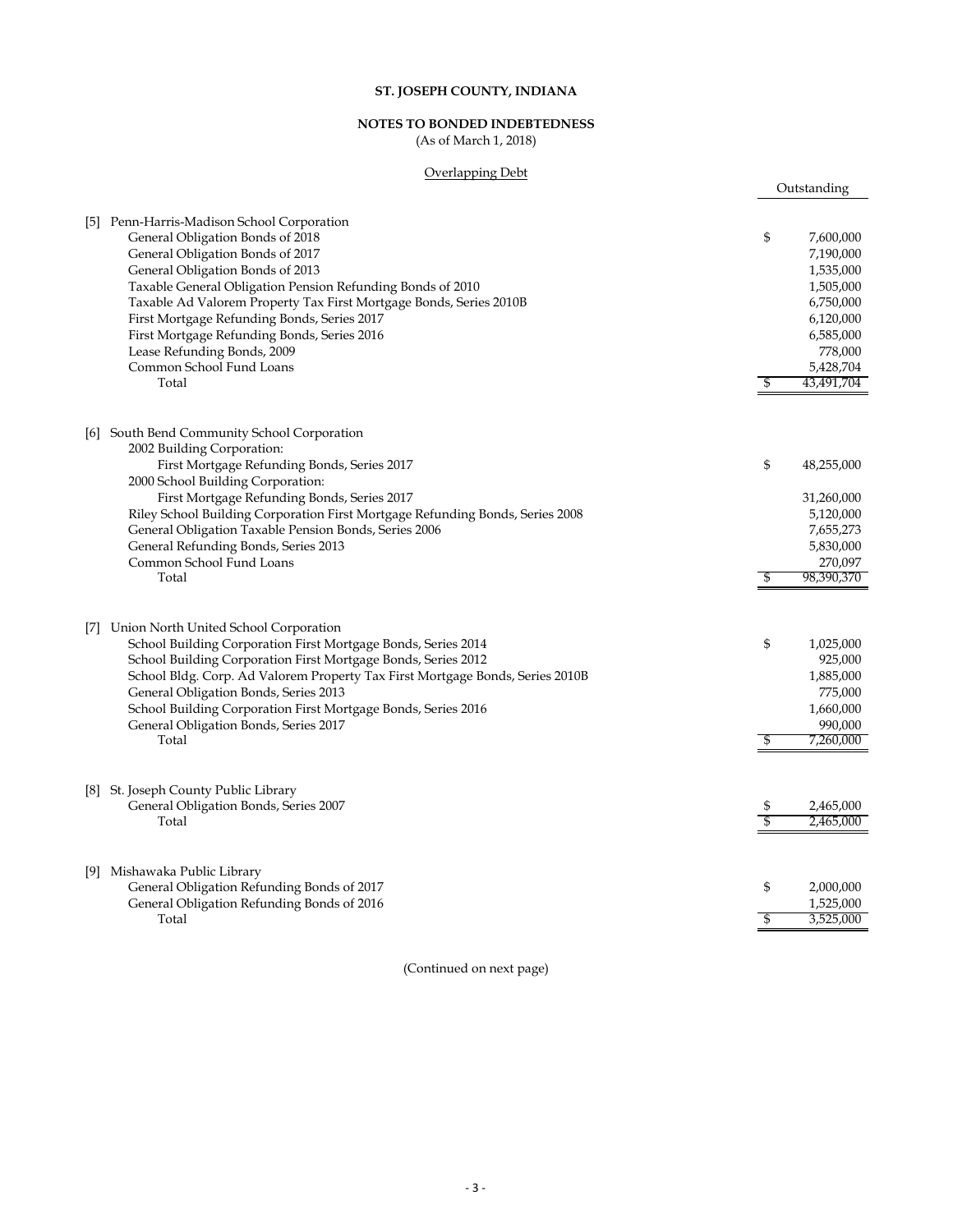# **NOTES TO BONDED INDEBTEDNESS**

(As of March 1, 2018)

#### Overlapping Debt

| <u>Overlapping Debt</u>                                                         |                    |                        |
|---------------------------------------------------------------------------------|--------------------|------------------------|
|                                                                                 |                    | Outstanding            |
| [10] New Carlisle Public Library<br>First Mortgage Refunding Bonds, Series 2010 | \$                 | 1,230,000              |
| Total                                                                           | \$                 | 1,230,000              |
|                                                                                 |                    |                        |
|                                                                                 |                    |                        |
| [11] City of Mishawaka                                                          |                    |                        |
| Fire Station Revenue Bonds of 2012<br>Total                                     | \$<br>\$           | 2,399,992<br>2,399,992 |
|                                                                                 |                    |                        |
|                                                                                 |                    |                        |
| [12] Town of New Carlisle<br>General Obligation Bonds of 2013                   |                    | 570,000                |
| Total                                                                           | \$<br>\$           | 570,000                |
|                                                                                 |                    |                        |
| [13] City of South Bend                                                         |                    |                        |
| Building Corp. 1st Mortgage Revenue Bonds, Series 2012                          | \$                 | 7,010,000              |
| Building Corp. 1st Mortgage Revenue Bonds, Series 2013                          |                    | 4,695,000              |
| Lease Rental Revenue Bonds of 2015                                              |                    | 24,075,000             |
|                                                                                 |                    |                        |
| Total                                                                           | \$                 | 35,780,000             |
|                                                                                 |                    |                        |
| [14] South Bend Redevelopment Commission                                        |                    |                        |
| 2015 Eddy Street Commons Refunding Revenue Bonds                                | \$                 | 28,085,000             |
| Special Taxing District Refunding Bonds of 2014                                 |                    | 1,795,000              |
| Total                                                                           | \$                 | 29,880,000             |
|                                                                                 |                    |                        |
| [15] Town of Walkerton                                                          |                    |                        |
| Ad Valorem Property Tax Lease Rental Bonds, Series 2013                         | \$                 | 1,445,000              |
| Police Car Lease                                                                |                    | 5,777                  |
| Police Car Lease 2                                                              |                    | 5,492                  |
| Police Car Lease 3                                                              |                    | 19,299                 |
| Police Car Lease 4<br>GO Bonds of 2015                                          |                    | 20,891<br>191,000      |
| Total                                                                           | \$                 | 1,687,459              |
|                                                                                 |                    |                        |
| [16] Clay Township                                                              |                    |                        |
| E-One Englines Lease                                                            | \$                 | 306,030                |
| Total                                                                           | $\, \mathbb{S} \,$ | 306,030                |
|                                                                                 |                    |                        |
| [17] Penn Township                                                              |                    |                        |
| 2013 Pumper Lease                                                               | \$                 | 45,083                 |
| Pumper Lease 2                                                                  |                    | 228,806                |
| US Bank Defibrillator Lease                                                     |                    | 4,372                  |
| Freightliner M2/Ambulance                                                       |                    | 73,336                 |
| Total                                                                           | \$                 | 351,597                |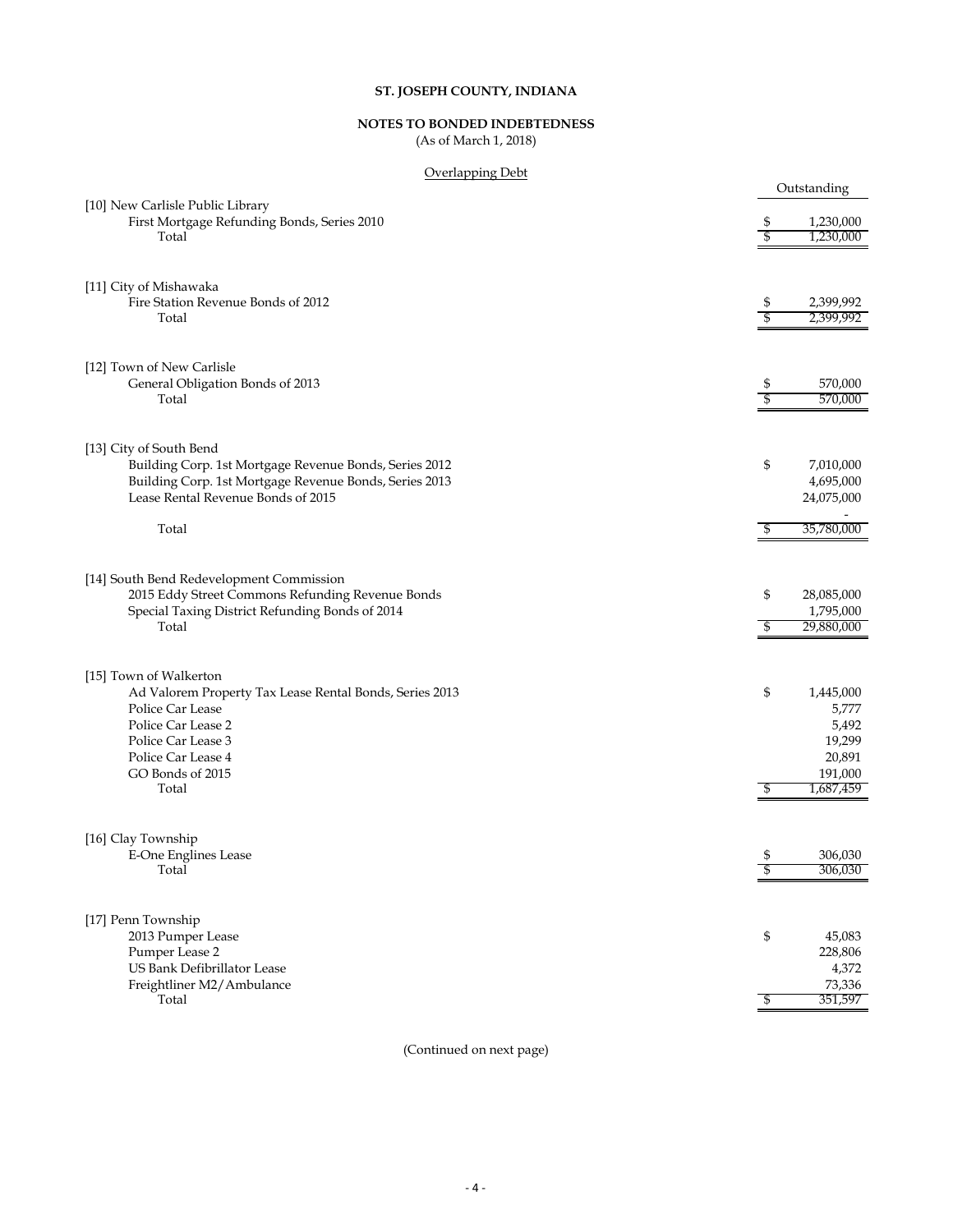# **NOTES TO BONDED INDEBTEDNESS**

(As of March 1, 2018)

#### Overlapping Debt

|                                                                                                                      |          | Outstanding                        |
|----------------------------------------------------------------------------------------------------------------------|----------|------------------------------------|
| [18] St. Joseph Airport<br>Airport Authority General Obligation Refunding Bonds of 2012                              | \$       | 3,965,000                          |
| Airport Authority General Obligation Bonds of 2011<br>Taxable General Obligation Bonds of 2015<br>Total              | \$       | 6,000,000<br>835,000<br>10,800,000 |
|                                                                                                                      |          |                                    |
| [19] South Bend Redevelopment Authority<br>Lease Rental Revenue Refunding Bonds of 2003 (Downtown Central Dev. Area) | \$       | 10,505,000                         |
| Taxable Lease Rental Revenue Refunding Bonds of 2003 (Airport Econ. Dev.)<br>Total                                   | \$       | 5,985,000<br>16,490,000            |
| [20] South Bend Redevelopment District                                                                               |          |                                    |
| Taxable Revenue Bonds, Series 2010<br>Special Taxing District Refunding Bonds of 2014                                | \$       | 680,000<br>1,795,000               |
| Total                                                                                                                | \$       | 2,475,000                          |
| [21] South Bend Redevelopment Authority<br>Lease Rental Refunding Bonds, Series 2011 A                               | \$       |                                    |
| Lease Rental Bonds, Series 2011 B<br>Total                                                                           | S        |                                    |
|                                                                                                                      |          |                                    |
| [22] City of South Bend<br>Building Corporation COIT Lease Rental Revenue Refunding Bonds of 2010<br>Total           | \$<br>\$ | 1,885,000<br>1,885,000             |
|                                                                                                                      |          |                                    |
| [23] St. Joseph County<br>Economic Development Income Tax Revenue Bonds of 2014                                      | \$       | 7,850,000                          |
| Total                                                                                                                | \$       | 7,850,000                          |
| [24] City of South Bend<br>CEDIT Refunding Revenue Bonds, Series 2006A                                               | \$       |                                    |
| CEDIT Refunding Revenue Bonds, Series 2006b<br>Total                                                                 | \$       |                                    |
| [25] South Bend Redevelopment Authority                                                                              |          |                                    |
| Lease Rental Revenue Refunding Bonds, Series 2013 (Century Center Project)<br>Total                                  | \$       | 2,875,000<br>2,875,000             |
|                                                                                                                      |          |                                    |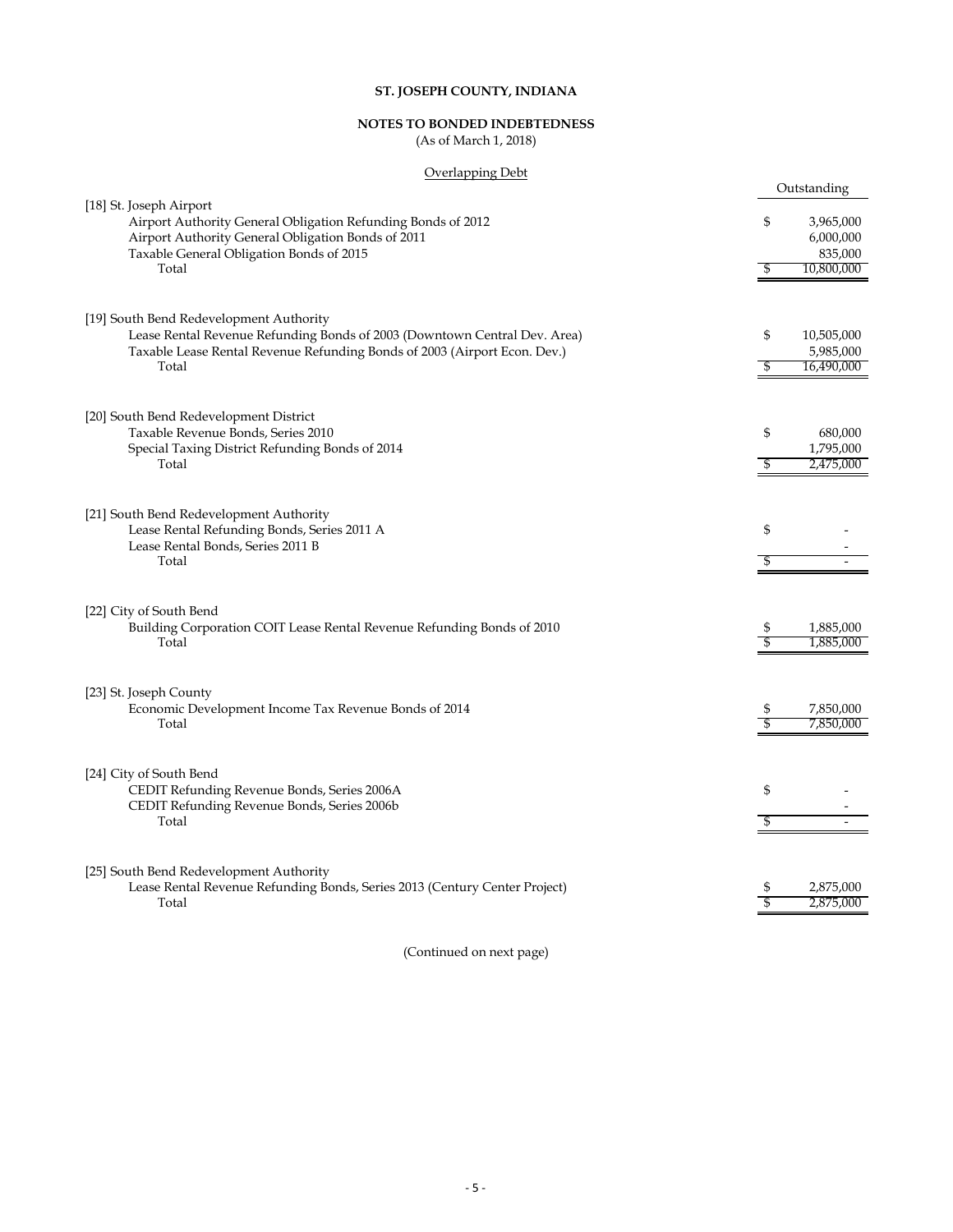# **NOTES TO BONDED INDEBTEDNESS**

(As of March 1, 2018)

### Overlapping Debt

| <u>Overlapping Debt</u>                                 |                  |
|---------------------------------------------------------|------------------|
|                                                         | Outstanding      |
| [26] Town of Lakeville                                  |                  |
| Storm Water Construction Loan of 2009                   | \$<br>85,350     |
| Waterworks Revenue Bonds of 1997                        | 366,000          |
| Sewage Revenue Bonds of 1996, Series A                  | 111,890          |
| Total                                                   | \$<br>563,240    |
|                                                         |                  |
|                                                         |                  |
| [27] City of Mishawaka                                  |                  |
| Sewage Works Revenue Bonds of 2010, Series A (SRF)      | \$<br>1,612,000  |
|                                                         | 28,580,000       |
| Sewage Works Refunding Bonds, Series 2015               |                  |
| Sewage Works Refunding Bonds, Series 2017 A             | 15,630,000       |
| Sewage Works Refunding Bonds, Series 2017 B             | 24,210,000       |
| Waterworks Refunding Revenue Bonds of 2013              | 6,680,000        |
| Waterworks Refunding Revenue Bonds of 2007              | 1,055,000        |
| Redevelopment Bonds 2015                                | 900,000          |
| Taxable Economic Development Revenue Bonds, Series 2017 | 10,985,000       |
| Total                                                   | \$<br>89,652,000 |
|                                                         |                  |
|                                                         |                  |
| [28] Town of New Carlisle                               |                  |
| Electric Utility Revenue Bonds of 2007                  | \$<br>355,000    |
| Sewage Works Revenue Bonds of 2007                      | 400,000          |
| Sewage Works Revenue and Refundings Bonds of 2000       | 190,000          |
| Waterworks Refunding Revenue Bonds of 2011              | 285,000          |
| Total                                                   | \$<br>1,230,000  |
|                                                         |                  |
|                                                         |                  |
| [29] Town of North Liberty                              |                  |
| USDA Rural Development Bond Issue                       | \$<br>580,000    |
| Sewage Waterworks Revenue Bonds of 2015 (SRF)           | 2,486,151        |
| Total                                                   | \$<br>3,066,151  |
|                                                         |                  |
|                                                         |                  |
| [30] City of South Bend                                 |                  |
| Sewage Works Refunding Revenue Bonds, Series 2013A      | \$<br>6,095,000  |
| Sewage Works Revenue Bonds of 2012                      | 19,830,000       |
| Sewage Works Revenue Bonds of 2011                      | 16,400,000       |
| Sewage Works Revenue Bonds of 2010                      | 6,750,000        |
| Sewage Works Revenue Bonds of 2009 (SRF)                | 2,087,171        |
| Sewage Works Refunding Revenue Bonds of 2015            | 22,435,000       |
| Waterworks Revenue Bonds of 2012                        | 6,570,000        |
| Waterworks Refunding Revenue Bonds of 2012B             | 2,005,000        |
| Waterworks Revenue Bonds of 2009, Series A (SRF)        | 311,650          |
| Waterworks Revenue Bonds of 2009, Series B              | 4,085,000        |
| Waterworks Revenue Bonds of 2002                        | 2,065,000        |
| Waterworks Refunding Revenue Bonds of 2016              | 2,895,000        |
| Total                                                   | \$<br>91,528,821 |
|                                                         |                  |
|                                                         |                  |
| [31] Town of Walkerton                                  |                  |
| Sewage Works Refunding Revenue Bonds of 2011            | \$<br>36,000     |
| Walkerton Sewage 2014 Rural Development                 | 2,707,000        |
| Waterworks Revenue Bonds of 2000                        | 653,000          |
| Total                                                   | \$<br>3,396,000  |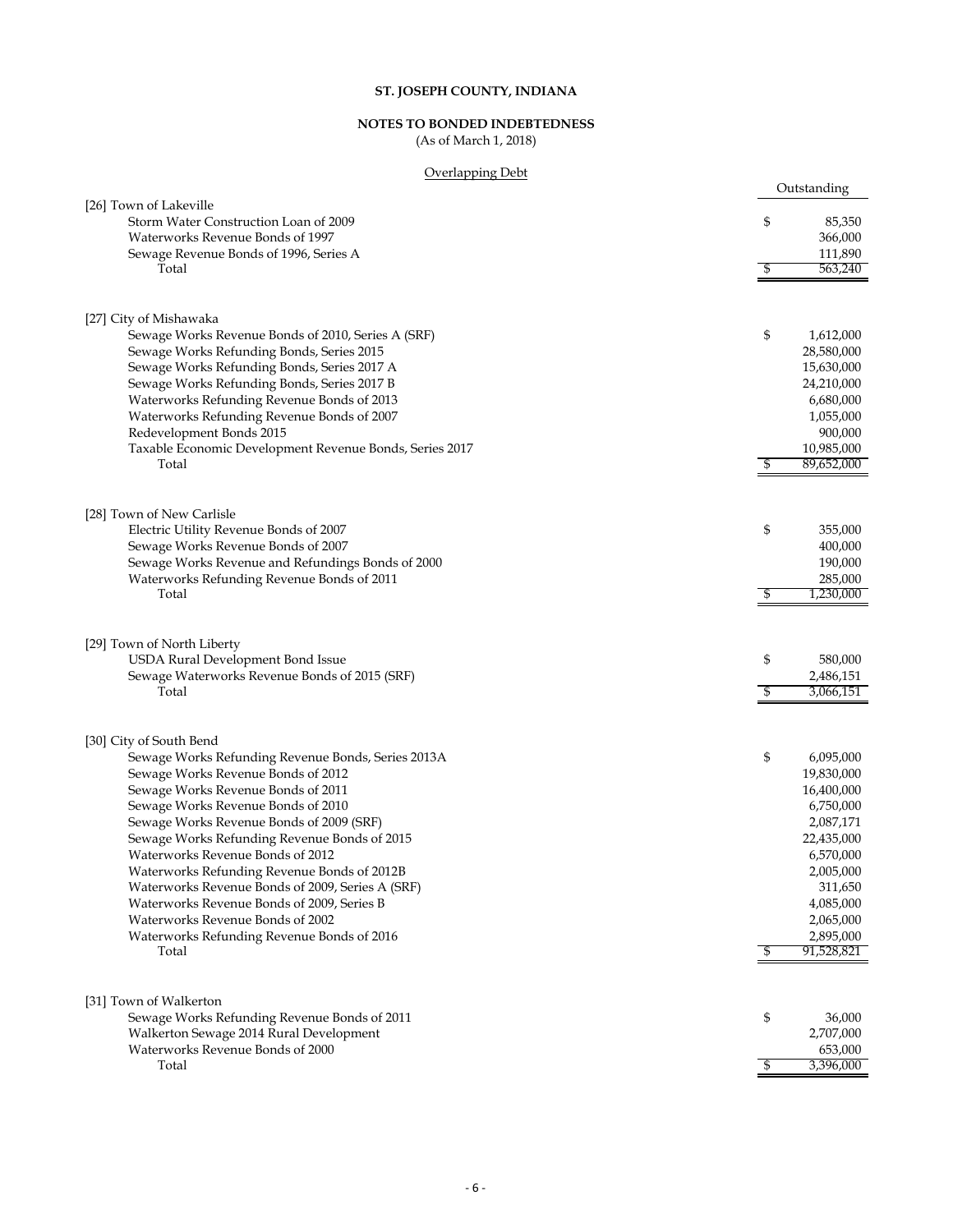#### **DEBT AND TAXATION Direct and Overlapping Debt**

(As of March 1, 2018)

|                                                                   | Outstanding    |               | %            |            | Amount      |  |  |
|-------------------------------------------------------------------|----------------|---------------|--------------|------------|-------------|--|--|
| <b>Direct Debt</b>                                                |                | Debt          | Applicable   | Applicable |             |  |  |
| <b>General Obligation Bonds</b>                                   |                |               |              |            |             |  |  |
| Limited Tax Bridge Refunding Bonds of 2014                        | \$             | 1,020,000     | 100.00%      | \$         | 1,020,000   |  |  |
| Limited Tax Mental Health Revenue Refunding Bonds, Series 2012    |                | 1,545,000     | 100.00%      |            | 1,545,000   |  |  |
| General Obligation (Guaranteed Energy Savings) Bonds, Series 2017 | \$             | 10,500,000    | 100.00%      |            | 10,500,000  |  |  |
|                                                                   |                |               |              |            |             |  |  |
| <b>Total Direct Debt</b>                                          | \$             | 13,065,000    |              | \$         | 13,065,000  |  |  |
| Underlying and Overlapping Tax Supported Debt:                    |                |               |              |            |             |  |  |
| Redevelopment District Special Taxing Bonds of 2016               |                | 8,730,000     | 100.00%      |            | 8,730,000   |  |  |
| St. Joseph County Jail Building Corporation                       |                | 3,222,000     | 100.00%      |            | 3,222,000   |  |  |
| John Glen Community School Corporation                            |                | 12,055,420    | 63.77%       |            | 7,687,741   |  |  |
| School City of Mishawaka                                          |                | 42,829,022    | 100.00%      |            | 42,829,022  |  |  |
| New Prairie United School Corporation                             |                | 70,170,480    | 36.42%       |            | 25,556,089  |  |  |
| Penn Harris Madison School Corporation                            |                | 43,491,704    | 100.00%      |            | 43,491,704  |  |  |
| South Bend Community School Corporation                           |                | 7,260,000     | 100.00%      |            | 7,260,000   |  |  |
| Union North United School Corporation                             |                | 7,260,000     | 46.62%       |            | 3,384,612   |  |  |
| St. Joseph County Public Library                                  |                | 2,465,000     | 100.00%      |            | 2,465,000   |  |  |
| Mishawaka Public Library                                          |                | 3,525,000     | 100.00%      |            | 3,525,000   |  |  |
| New Carlisle Public Library                                       |                | 1,230,000     | 100.00%      |            | 1,230,000   |  |  |
| City of Mishawaka                                                 |                | 2,399,992     | 100.00%      |            | 2,399,992   |  |  |
| Town of New Carlisle                                              |                | 570,000       | 100.00%      |            | 570,000     |  |  |
| City of South Bend                                                |                | 35,780,000    | 100.00%      |            | 35,780,000  |  |  |
| South Bend Redevelopment Commission                               |                | 29,880,000    | 100.00%      |            | 29,880,000  |  |  |
| Town of Walkerton                                                 |                | 1,687,459     | 100.00%      |            | 1,687,459   |  |  |
| Clay Township                                                     |                | 306,030       | 100.00%      |            | 306,030     |  |  |
| Penn Township                                                     |                | 351,597       | 100.00%      |            | 351,597     |  |  |
| Total Underlying and Overlapping Tax Supported Debt:              | \$             | 273,213,704   |              | \$         | 220,356,246 |  |  |
|                                                                   |                |               |              |            |             |  |  |
| Total Direct and Overlapping Direct Debt & Lease Obligation       |                |               |              | \$         | 233,421,246 |  |  |
| Assessed Value 2017 payable 2018                                  | \$             | 8,478,762,714 |              |            |             |  |  |
| One-Third of Assessed Valuation                                   |                | 2,826,254,238 |              |            |             |  |  |
| Statutory Limitation of 2%                                        | \$             | 56,525,085    |              |            |             |  |  |
| Debt Subject to Limitation                                        |                | 20,915,000    |              |            |             |  |  |
| Issuance Margin                                                   | \$             | 35,610,085    |              |            |             |  |  |
| Per Capita & Debt Ratio Analysis                                  |                |               |              |            |             |  |  |
| Population - July 1, 2017 (estimate)                              |                | 270,434       |              |            |             |  |  |
| Assessed Value 2017 payable 2018                                  | \$             | 8,478,762,714 |              |            |             |  |  |
|                                                                   |                |               |              |            |             |  |  |
|                                                                   |                |               | Debt Per     |            | Ratio of    |  |  |
| Description                                                       |                | Amount        | Capita       |            | Debt/AV     |  |  |
| <b>Total Direct Debt</b>                                          | $\mathfrak{S}$ | 13,065,000    | \$<br>48.31  |            | 0.15%       |  |  |
| Total Overlapping Direct Debt & Lease Obligations                 |                | 220,356,246   | 814.82       |            | 2.60%       |  |  |
|                                                                   |                |               |              |            |             |  |  |
| Total                                                             | \$             | 233,421,246   | \$<br>863.13 |            | 2.75%       |  |  |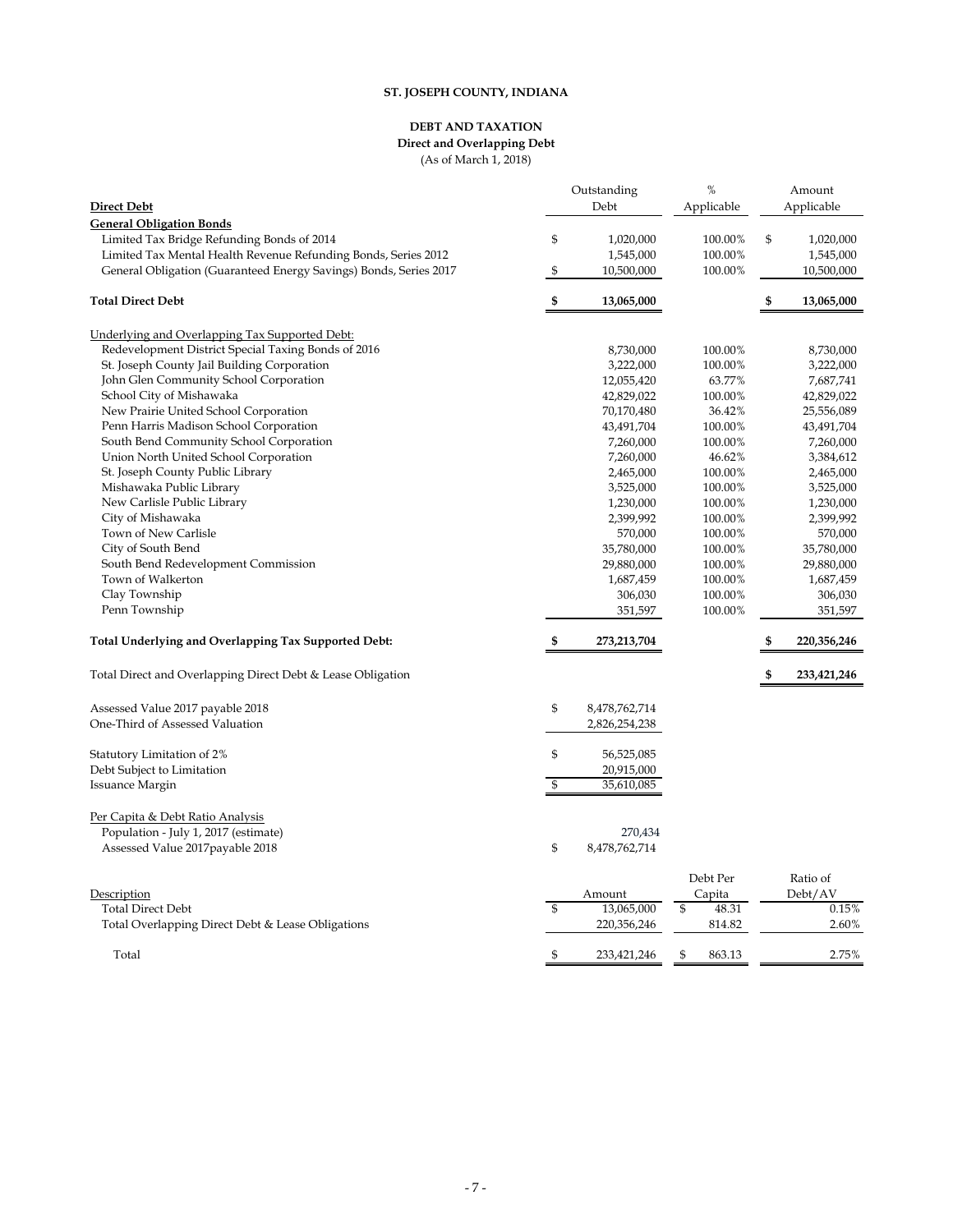#### **STATEMENT OF RECEIPTS AND DISBURSEMENTS**

(For Year Ended December 31, 2017 Unaudited)

|                                                           | Beg Cash                 |                          |                                    | End Cash            |
|-----------------------------------------------------------|--------------------------|--------------------------|------------------------------------|---------------------|
|                                                           | & Inv Bal                |                          |                                    | & Inv Bal           |
| Local Fund Name                                           | Jan 1, 2017              | Receipts                 | Disbursement                       | Dec 31, 2017        |
| <b>Treasurer After Settlement Collections</b>             | \$<br>8,676,323          | \$<br>8,668,626          | \$<br>8,676,323                    | \$<br>8,668,626     |
| Sheriff's Inmate Trust                                    | 69,956                   | 1,185,035                | 1,174,309                          | 80,681              |
| Jail Commisssary                                          | 255,339                  | 126,279                  | 80,326                             | 301,292             |
| <b>JIC Detention Fund</b>                                 | 2,264                    | 886                      | 624                                | 2,527               |
| JJC Equipment Reimbursement<br><b>JC</b> Restitution      | 2,982<br>27,552          | 520<br>11,990            | 290<br>15,788                      | 3,212<br>23,753     |
| <b>JIC Probation User Fees</b>                            | 23,817                   | 92,513                   | 101,280                            | 15,050              |
| Clerk Main Office Cashbook                                | 5,523,343                | $\overline{\phantom{a}}$ | 41,617                             | 5,481,726           |
| Clerk Support Cashbook                                    | 69,718                   | 3,673,145                | 3,645,536                          | 97,327              |
| Clerk Small Claims                                        | 74,905                   | $\overline{\phantom{a}}$ | 15,277                             | 59,629              |
| Clerk Odyssey                                             | 3,100,196                | 17,914,355               | 18,080,531                         | 2,934,021           |
| Clerk Mishawaka Cashbook                                  | 130,986                  |                          | $\overline{\phantom{a}}$           | 130,986             |
| Clerk Trust & Investment                                  | 7,174                    | 2.536                    |                                    | 9,710               |
| <b>Adult Probation User Fees</b>                          | 13,909                   | 107,801                  | 114,096                            | 7,614               |
| <b>Adult Probation Administrative Fees</b>                | 3,346                    | 26,974                   | 28,200                             | 2,120               |
| 0016 Clerk Judge Ordered Accounts                         | 369                      | ÷.                       | 369                                | $\overline{a}$      |
| Portage Manor Trust                                       | 5,156                    | 1,161,730                | 1,158,444                          | 8,441               |
| 2015 PSAP US Bank Escrow                                  | 462,133                  | 376                      | 436,936                            | 25,573              |
| 2017 PSAP US Bank Escrow                                  | $\overline{\phantom{0}}$ | 2,500,014                | 783,329                            | 1,716,685           |
| Sheriff Unclaimed and Unearned                            | 152,261                  |                          | $\overline{\phantom{a}}$           | 152,261             |
| Clerk Quest System                                        |                          | 270,461                  | 250,618                            | 19,843              |
| 2015 General Sheet Metal US Bank Escrow                   | 313,785                  | 4,205                    | 264,236                            | 53,754              |
| 2015 Jail Bond US Bank Escrow                             | 1,615,342                | 3,227,591                | 3,226,400                          | 1,616,533           |
| County General                                            | 11,704,971               | 78,335,030               | 71,410,180                         | 18,629,821          |
| Accident Reports Sheriff                                  | 88,514                   | 32,369                   | 14,871                             | 106,012             |
| Public Housing Authority                                  | 28,180                   | $\overline{\phantom{a}}$ | $\overline{\phantom{a}}$           | 28,180              |
| Tax Sale Clearing                                         | 2,153                    | 6,541,112                | 6,541,112                          | 2,153               |
| LIT Economic Dev.-County Share                            | $\overline{\phantom{a}}$ | 16,507,098               | 10,220,990                         | 6,286,108           |
| City/Town Court Cost                                      | 306,101                  | 50,475                   | $\overline{\phantom{a}}$<br>71,132 | 356,577             |
| Clerks Record Perpetuation<br>Community Based Corrections | 295,427<br>173,430       | 216,664<br>L,            | $\overline{a}$                     | 440,959<br>173,430  |
| Animal License Fee (Dog Tax)                              | 35,366                   | $\overline{a}$           | ÷,                                 | 35,366              |
| <b>County Disclosure Fees</b>                             | 308,820                  | 30,280                   | 100,292                            | 238,808             |
| Cumulative Bridge                                         | 1,692,624                | 882,328                  | 1,544,249                          | 1,030,703           |
| Cum Capital Devlpmt Fund                                  | 1,106,211                | 1,420,133                | 1,435,990                          | 1,090,354           |
| County Drug Free Fund                                     | 101,713                  | 72,556                   | 100,000                            | 74,269              |
| Local Emergency Planning Fund                             | 10,993                   | 12,361                   | 6,512                              | 16,842              |
| St Joseph Co. Em.Tel.Sys.Fund                             | 117,364                  |                          | 60,873                             | 56,491              |
| Enhanced Access Fee (1154 & 1155)                         | 339,382                  | 80,085                   | 34,353                             | 385,114             |
| Firearms Training & Police Ed.                            | 269,930                  | 48,037                   | 52,005                             | 265,962             |
| General Drain Impr                                        | 13,504                   | 221,813                  | 71,106                             | 164,212             |
| County Health                                             | 1,075,867                | 2,730,151                | 2,374,312                          | 1,431,706           |
| SJC Ident. Security Protection                            | 40,897                   | 25,897                   | $\sim$                             | 66,794              |
| Excess Levy Fund                                          | 79,505                   | $\overline{a}$           | $\sim$                             | 79,505              |
| Local Roads & Streets                                     | 447,903                  | 2,582,900                | 2,328,755                          | 702,048             |
| LIT Public Safety-County Share                            |                          | 7,007,865                | 5,747,181                          | 1,260,684           |
| Major Cumulative Bridge                                   | 1,056,602                | 1,981,945                | 2,625,494                          | 413,053             |
| Local Major Moves Const. Fund                             | 648,326                  | 947,407                  | 1,283,846                          | 311,887             |
| Misdemeanant Non-Reverting Fnd                            |                          | 177,919                  | $\overline{a}$                     | 177,919             |
| County Highway<br>Park & Recr Capital                     | 2,776,328<br>133,908     | 6,957,429<br>22,809      | 7,982,138<br>74,472                | 1,751,619<br>82,245 |
| Park & Recr Non Reverting                                 | 350,967                  | 294,287                  | 191,924                            | 453,330             |
| Plat Book Maint. Fund                                     | 261,527                  | 59,270                   | 61,914                             | 258,883             |
| County Rainy Day Fund                                     | 6,443,120                |                          |                                    | 6,443,120           |
| 2017 Cum Reassessment                                     | 1,519,065                | 832,201                  | 673,517                            | 1,677,749           |
| Recorder Perpetuation                                     | 978,738                  | 340,652                  | 263,960                            | 1,055,431           |
| Co Police Pension Trust                                   | 843,246                  | 375,124                  | 514,138                            | 704,232             |
| Surplus Tax                                               | 500,057                  | 616,609                  | 699,707                            | 416,958             |
| Surveyor Corner Fund                                      | 95,353                   | 106,415                  | 90,978                             | 110,790             |
| Tax Sale Redemption                                       | 45,335                   | 1,747,216                | 1,633,577                          | 158,975             |
| Tax Sale Surplus                                          | 3,204,442                | 5,321,036                | 4,199,095                          | 4,326,383           |
| Special Vehicle Inspection                                | 13,057                   | 3,360                    | 8,364                              | 8,053               |
| GAL/CASA Program                                          | 363,839                  | 135,025                  | 156,791                            | 342,073             |
| H.A.V.A. 102 Funds                                        | 441,535                  |                          |                                    | 441,535             |
| Ineligible Deductions Fund                                | 292,230                  | 194,742                  | 394,654                            | 92,318              |
| Co Elected Ofcls Training Fund                            | 87,030                   | 25,897                   | 4,030                              | 108,897             |
| Park & Recreation Fund                                    | 191,468                  | 1,831,983                | 1,680,356                          | 343,095             |
| Statewide 9-1-1 Fund                                      | 3,715,805                | 2,257,189                | 3,343,301                          | 2,629,693           |
| L.O.I.T. County Special Dist.                             | 4,912,009                | 1,670,000                | 4,728,752                          | 1,853,257           |
| Ineligible Deduction - 7/1/13                             | 944,435                  | 167                      | 187,714                            | 756,889             |
| <b>Adult Probation Fees</b><br>Juvenile Probation Fees    | 276,323                  | 107,801                  | 122,679                            | 261,444             |
| Various Court Fees (2501, 2502, 7398, 7399)               | 43,814<br>1,481,507      | 59,444<br>789,146        | 29,800<br>735,150                  | 73,459<br>1,535,503 |
| Veteran's Court Fees                                      |                          | 3,000                    |                                    | 3,000               |
| Drainage Maintenance                                      | 1,792,294                | 613,762                  | 687,310                            | 1,718,746           |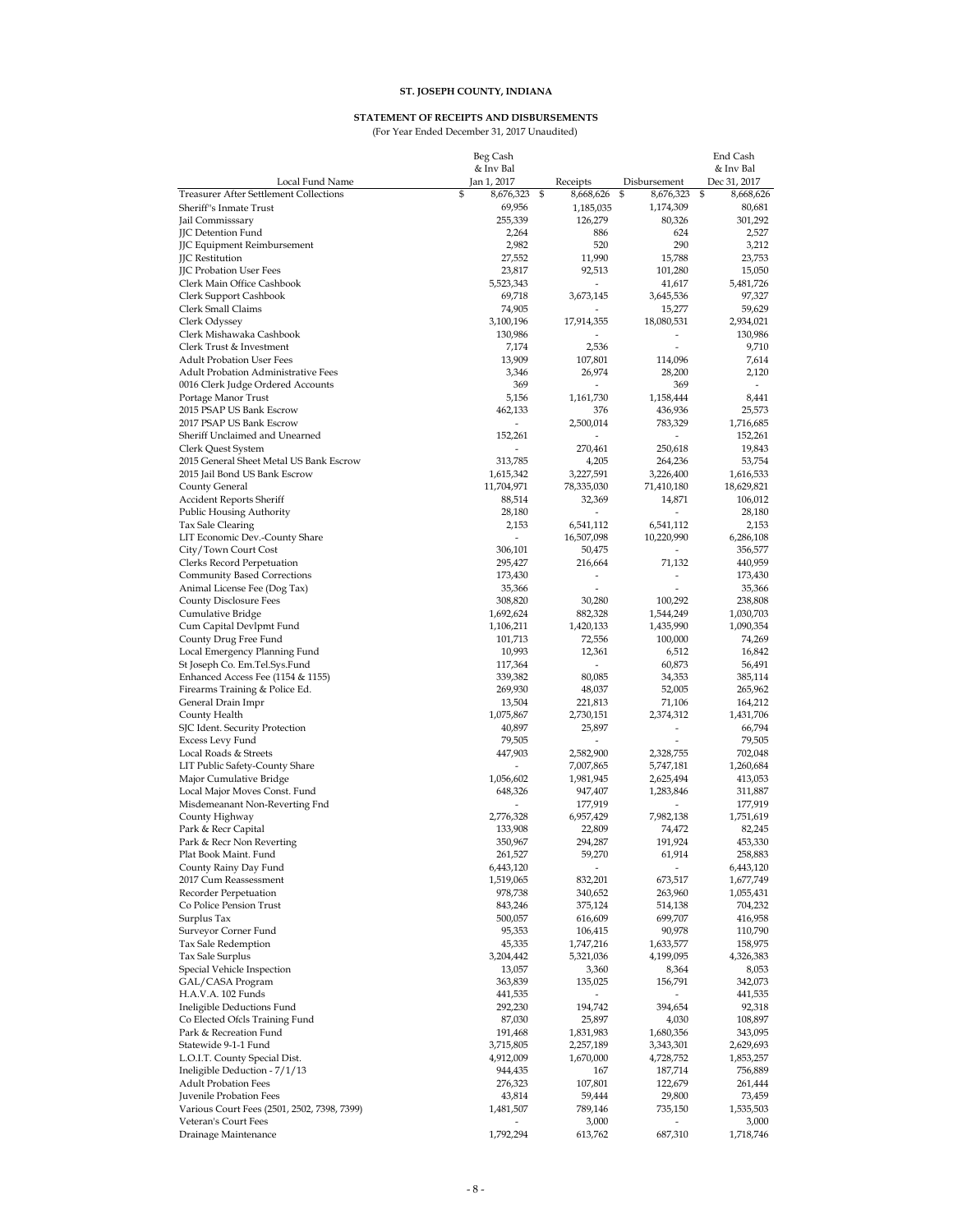#### **STATEMENT OF RECEIPTS AND DISBURSEMENTS**

(For Year Ended December 31, 2017 Unaudited)

|                                                                    | Beg Cash                          |                                   |                                   | End Cash                     |
|--------------------------------------------------------------------|-----------------------------------|-----------------------------------|-----------------------------------|------------------------------|
|                                                                    | & Inv Bal                         |                                   |                                   | & Inv Bal                    |
| Local Fund Name                                                    | Jan 1, 2017                       | Receipts                          | Disbursement                      | Dec 31, 2017                 |
| <b>Treasurer After Settlement Collections</b>                      | \$<br>8,676,323                   | \$<br>8,668,626                   | \$<br>8,676,323                   | \$<br>8,668,626              |
| Solid Waste/ Recycling                                             | 1,545,000                         | 2,879,056<br>L,                   | 2,879,056<br>$\overline{a}$       | 1,545,000                    |
| Monies On Deposit (2801)<br>Portage Manor Fund                     | 1,853,229                         | 2,515,208                         | 2,574,808                         | 1,793,629                    |
| Donation Funds (4100-4112)                                         | 205,520                           | 53,297                            | 43,939                            | 214,878                      |
| Wyatt Economic Dev Area #1 (4300-4302)                             | 5,957,362                         | 2,411,538                         | 2,160,969                         | 6,207,932                    |
| Cptl Fund Spcl Tax Dist Bnd 16                                     | 8,883,861                         | L,                                | 1,827,870                         | 7,055,991                    |
| Redevelopment Funds (4401-4403)                                    | 343,410                           | 1,461,903                         | 1,092,141                         | 713,172                      |
| County Bonds & Interest                                            | 1,514,493                         | 3,186,810                         | 3,225,000                         | 1,476,303                    |
| SJC Gen Op Bonds Series 2017                                       |                                   | 10,348,369                        | 90,515                            | 10,257,854                   |
| County Poor Relief Bond                                            | 198,165                           |                                   | L,                                | 198,165                      |
| St Joe Co Group Insurance & Reserve (4700 - 4709)                  | 315,712                           | 18,584,327                        | 24,731,520                        | (5,831,480)                  |
| Wrkr Comp/Casualty Insurance                                       | 4,157                             | 1,125,877                         | 1,035,668                         | 94,366                       |
| D.R.C.B. Fee Fund                                                  | 23,984                            | 6,475                             | 11,117                            | 19,342                       |
| Alt. Dispute Resolution Fund                                       | 13,878                            | 20,408                            | 16,405                            | 17,881                       |
| Cont. Education Fund/Sheriff                                       | 57,036                            | 29,233                            | 48,344                            | 37,925                       |
| Sex/Violent Offender Fee                                           | 26,918                            | 12,300                            | 39,218                            | $\overline{\phantom{a}}$     |
| Ptg Manor Farm Operation                                           | 34,710                            | 15,530                            | 5,513                             | 44,727                       |
| County Owned Tax Sale                                              | 1,340,834                         | 811,666                           | 730,615                           | 1,421,885                    |
| Drug Testing Fees                                                  | 138,409                           | 17,214                            | 23,917                            | 131,705                      |
| <b>Adult Drug Testing Fees</b>                                     | 4,554                             | $\overline{a}$                    | $\overline{a}$                    | 4,554                        |
| Community Development                                              | 14,565                            | $\overline{a}$                    | $\overline{a}$                    | 14,565                       |
| Federal D.E.A./Sheriff & Pros (4912 & 4915)<br>Sheriff D.E.A. Fund | 148,799                           | 27,396                            | 45,739                            | 130,456                      |
| Pros D.E.A. Fund                                                   | 8,932                             | -<br>$\overline{a}$               | $\overline{a}$                    | 8,932<br>11,482              |
| Healthwin                                                          | 11,482<br>631,910                 | 103,877                           |                                   | 735,787                      |
| Recorder's Escrow Fund                                             | 74,788                            | 1,099,485                         | 1,071,127                         | 103,146                      |
| Public Defenders Fees                                              | 285,790                           | 32,252                            | 98,314                            | 219,729                      |
| Co. Emergncy Command Ctr. Fund                                     | 249,686                           | $\overline{a}$                    | 163,611                           | 86,076                       |
| Comm. Corrections Bldg. Fund                                       | 561,777                           | 31,288                            | L.                                | 593,065                      |
| Local Hwy. User Tax Projects                                       | 564,571                           | 2,975,649                         | 2,988,831                         | 551,389                      |
| Misc.State Monies Trust Fund                                       | 1,112                             | 409,659                           | 409,659                           | 1,112                        |
| Adult Pro. Admin. Fee                                              | 219,217                           | 26,974                            | 87,538                            | 158,653                      |
| <b>Dispatch Operating</b>                                          | 155,367                           | 5,922,700                         | 5,215,894                         | 862,173                      |
| Dispatch Capital Non-Reverting                                     | 199,980                           | 200,004                           |                                   | 399,984                      |
| Dispatch Bond                                                      | 27,853                            | 661,978                           | 689,831                           | ä,                           |
| CEDIT/PSAP Construction Fund                                       | 123,267                           | ä,                                | 112,645                           | 10,623                       |
| Coroner Non-Reverting Fund                                         |                                   | 1,200                             |                                   | 1,200                        |
| Payroll                                                            | 9,836                             | 41,734,835                        | 41,744,671                        | $\qquad \qquad \blacksquare$ |
| Hlth Insurance Payoll Withhold (5200-5203)                         |                                   | 112,501                           | 112,501                           |                              |
| Other Payroll Withholding (5250-5256)                              | 10,847                            | 129,858                           | 141,023                           | (318)                        |
| Child Support Payroll Withhold                                     |                                   | 37,323                            | 37,323                            |                              |
| Deferred Comp Payroll Withhold                                     |                                   | 33,288                            | 33,288                            |                              |
| Federal Withholding                                                | $\overline{a}$<br>L,              | 5,348,853                         | 5,348,853                         |                              |
| Fica                                                               | L.                                | 6,704,966                         | 6,704,966                         | ٠                            |
| Med Reimburse Payroll Withhold                                     | $\overline{a}$                    | 12,623                            | 12,623                            |                              |
| County Withholding<br>Perf                                         | 43                                | 95,541<br>5,228,142               | 95,541<br>5,226,107               | 2,078                        |
| Ind Gross Withholding                                              | 263,381                           | 2,163,115                         | 2,426,493                         | $\overline{2}$               |
| Union Dues Payroll Withholding                                     | $\overline{a}$                    | 7,048                             | 7,048                             |                              |
| Wage Garnishments Payroll With                                     | $\overline{a}$                    | 14,301                            | 14,301                            |                              |
| Settlement                                                         | L,                                | 267,812,133                       | 267,775,424                       | 36,708                       |
| Public Safety L.O.I.T.                                             | 2,962,404                         | 4,001,794                         | 6,964,198                         |                              |
| BPPE Service Fees (old Fund 6053)                                  |                                   | 15,726                            |                                   | 15,726                       |
| County Wheel Tax                                                   | 378                               | 976,086                           | 962,579                           | 13,884                       |
| C.V.E.T. Fund                                                      | $\overline{a}$                    | 5,293,159                         | 5,127,004                         | 166,155                      |
| Excise Surtax Fund                                                 | $\overline{a}$                    | 6,401,138                         | 6,142,256                         | 258,882                      |
| Sewage Liens Collections                                           | 40                                | 73,428                            | 60,147                            | 13,321                       |
| Local Income Tax-Prop.Tax Rel.                                     |                                   | 37,640,869                        | 36,840,194                        | 800,675                      |
| Fines & Forfeitures (7101-7102)                                    | 258,157                           | 279,414                           | 193,327                           | 344,244                      |
| Overweight Vehicle Fines                                           | 71                                | 259                               | 305                               | 25                           |
| Special Death Benefit Fees                                         | 1,100                             | 13,440                            | 13,610                            | 930                          |
| State Sales Disclosure Fees                                        | 2,450                             | 30,322                            | 30,107                            | 2,665                        |
| Coroner Trng. & Cont. Ed. Fees                                     | 2,962                             | 35,842                            | 35,724                            | 3,080                        |
| Adult/Juv. Interstate Compact                                      | 9,616                             | 3,375                             | 1,750                             | 11,241                       |
| Mortgage Recording Fee-State                                       | 1,925                             | 20,795                            | 21,203                            | 1,518                        |
| Sex/Violent Offender Reg Fee                                       | $\overline{\phantom{a}}$          | 29,457                            |                                   | 29,457                       |
| Child Restraint Violations<br>Inheritance Tax                      | 325                               | 5,521<br>$\overline{\phantom{0}}$ | 5,321<br>$\overline{\phantom{0}}$ | 525                          |
| <b>Education Plate Fee Distr</b>                                   | 2,933<br>$\overline{\phantom{a}}$ | 4,444                             | 4,444                             | 2,933<br>$\overline{a}$      |
| Riverboat Revenue Sharing                                          | $\frac{1}{2}$                     | 1,581,278                         | 1,581,278                         | ÷.                           |
| Convention Exhibition Center                                       | 4,630,062                         | 5,239,133                         | 4,416,003                         | 5,453,192                    |
| C.E.D.I.T. Fund                                                    | 6,070,583                         | 6,181,431                         | 12,251,438                        | 576                          |
| C.O.I.T. Fund (H.S.C.)                                             | 1,647,161                         |                                   |                                   | 1,647,161                    |
| C.O.I.T. Fund (P.T.R.C.)                                           | 1,613,465                         | $\overline{a}$                    | ÷,                                | 1,613,465                    |
|                                                                    |                                   |                                   |                                   |                              |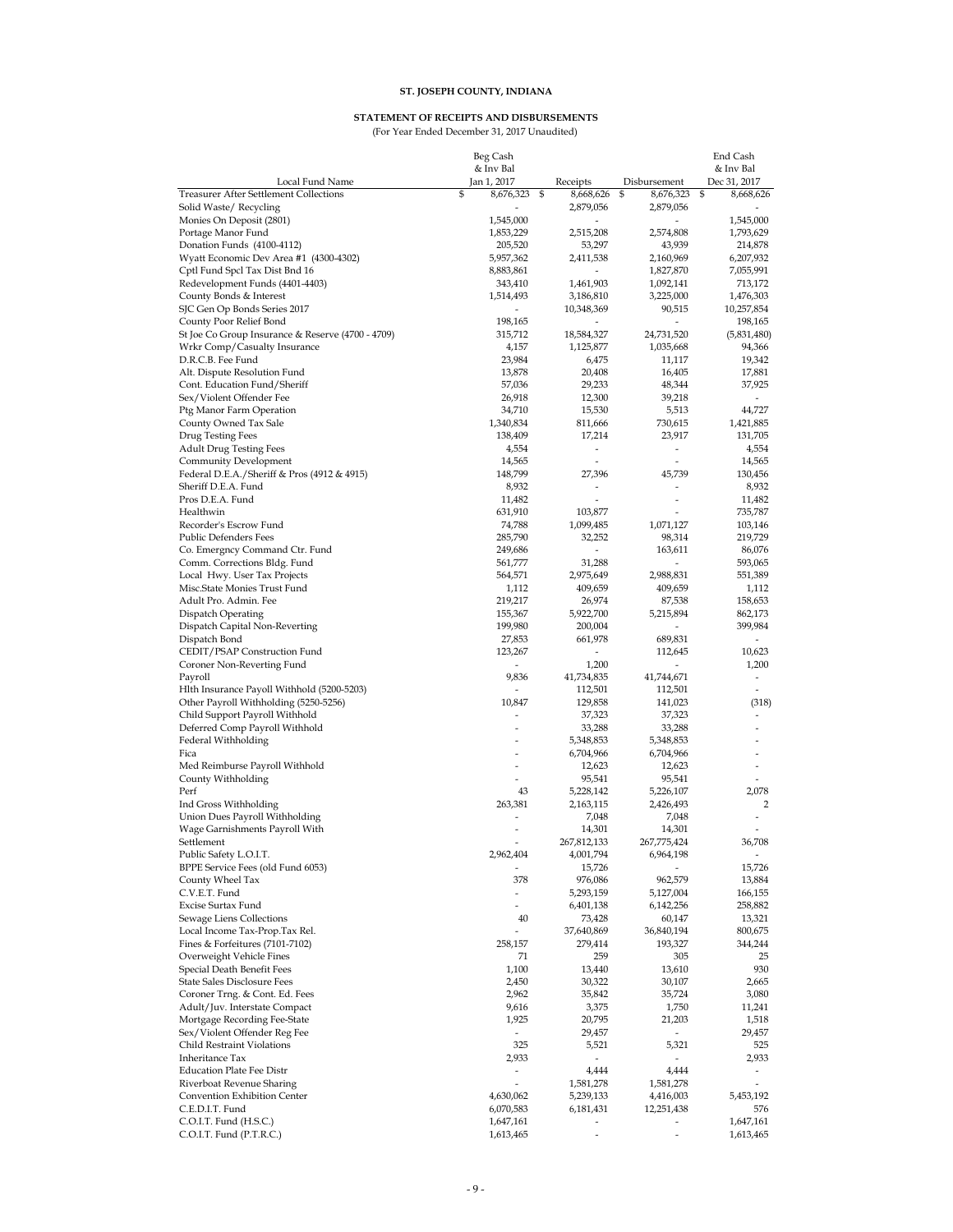#### **STATEMENT OF RECEIPTS AND DISBURSEMENTS**

(For Year Ended December 31, 2017 Unaudited)

|                                                             | Beg Cash          |                    |                             |              |                          | End Cash                        |
|-------------------------------------------------------------|-------------------|--------------------|-----------------------------|--------------|--------------------------|---------------------------------|
|                                                             | & Inv Bal         |                    |                             | Disbursement |                          | & Inv Bal                       |
| Local Fund Name<br>Treasurer After Settlement Collections   | Jan 1, 2017<br>\$ | 8,676,323          | \$<br>Receipts<br>8,668,626 | \$           | 8,676,323                | \$<br>Dec 31, 2017<br>8,668,626 |
| <b>LIT Certified Shares</b>                                 |                   |                    | 31,321,416                  |              | 31,321,416               |                                 |
| <b>LIT Public Safety</b>                                    |                   |                    | 15,673,247                  |              | 15,673,247               | (0)                             |
| LIT Economic Development                                    |                   |                    | 26,390,330                  |              | 26,217,997               | 172,333                         |
| County C.O.I.T. Dist. Fund                                  |                   | 994,217            |                             |              | 994,217                  |                                 |
| County Tourism Development                                  |                   |                    | 287,257                     |              | 217,863                  | 69,395                          |
| Prosecutor P.C.A. 93.563                                    |                   | 63,327             | 27,910                      |              | 20,639                   | 70,598                          |
| Federal Grant Fund                                          |                   | 4,372              | ä,                          |              | $\overline{\phantom{a}}$ | 4,372                           |
| S.T.O.P.Violence Against Women                              |                   | (76, 073)          | 153,146                     |              | 153,146                  | (76, 073)                       |
| Medical Reserve Corps/Health                                |                   | 7,414              |                             |              | 903                      | 6,511                           |
| Health Bioterrorism Grant                                   |                   | 9                  |                             |              | $\overline{a}$           | 9                               |
| Protective Order Project/SJC                                |                   | (8,645)            | 62,501                      |              | 48,888                   | 4,969                           |
| Victims of Crime Act - Assist.                              |                   | (2, 146)           | 90,299                      |              | 91,099                   | (2,946)                         |
| Emergency Mgmt Performance Grt                              |                   | ÷,                 | 21,016                      |              | 21,016                   |                                 |
| Hazardous Mat. Emg Prepar Trng                              |                   | $\overline{a}$     | 40,656                      |              | 40,656                   |                                 |
| Juvenile Accountability Block                               |                   | (442)              | ٠                           |              |                          | (442)                           |
| Health Ebola Grant                                          |                   | 31,191             |                             |              | 6,846                    | 24,345                          |
| SHSP Competitive Grant Program                              |                   |                    | 18,500                      |              | 18,500                   |                                 |
| F.I.M.R. Program/SJC Health                                 |                   | 10,812             | 33,840                      |              | 34,107                   | 10,545                          |
| Health Physical Activity Grant                              |                   |                    | 2,068                       |              | 2,068                    |                                 |
| Health Immunization CoAg Grant<br>V.O.C.A. - One-time Grant |                   | (32, 855)          | 91,897                      |              | 72,480<br>$\overline{a}$ | (13, 438)                       |
| Cyber Crimes Against Children                               |                   | (124)<br>(30, 962) | 9,956                       |              | 23,661                   | (124)<br>(44, 666)              |
| Health P.H.E.P.C.A. Grant                                   |                   | 5,311              |                             |              | 1,092                    | 4,219                           |
| Health Zika Virus Grant                                     |                   | ÷,                 | 2,985                       |              | 2,985                    |                                 |
| Public Defender Case Manager                                |                   |                    | 1,654                       |              | 4,785                    | (3, 131)                        |
| 93.563 Title IV-D Incentive                                 |                   | 639,214            | 140,052                     |              | 249,631                  | 529,635                         |
| Title IV-D Pros. Incentive                                  |                   | 238,951            | 210,708                     |              | 253,702                  | 195,957                         |
| Title IV-D Clerk Incentive                                  | 1,101,447         |                    | 140,052                     |              | 19,207                   | 1,222,292                       |
| Health Local Hlth Services Grt                              |                   | 71,967             | 36,346                      |              | 40,989                   | 67,323                          |
| Drug Free Comm. Council Grant                               |                   | 13,617             | 15,719                      |              | 9,879                    | 19,457                          |
| 2012 Problem Solving Grant                                  |                   | 8,193              | 7,125                       |              | 15,188                   | 130                             |
| Data Share Initiative Grant                                 |                   | 30                 | ä,                          |              | $\overline{\phantom{a}}$ | 30                              |
| <b>Adult Protective Services Grnt</b>                       |                   | (60, 509)          | 327,293                     |              | 341,405                  | (74, 622)                       |
| Health Trust Fund                                           |                   | 261,956            | 47,816                      |              | 160,885                  | 148,886                         |
| Juvenile Detention Alternative                              |                   | 33,570             | 68,464                      |              | 87,767                   | 14,267                          |
| Community Based Correct.                                    |                   | 249,820            | 553                         |              | 201,183                  | 49,191                          |
| Community Transition Prog.                                  |                   | 32,353             | $\overline{a}$              |              |                          | 32,353                          |
| Court Interpreter Grant                                     |                   | 79                 | 3,150                       |              | 2,337                    | 892                             |
| Polling Place ADA Compliance<br>D. A. R. E.                 |                   | 200<br>25,988      | 24,560                      |              | 13,251                   | 200<br>37,297                   |
| S. U. D. S.                                                 |                   | 2,000              | $\overline{a}$              |              |                          | 2,000                           |
| Real Services Grant                                         |                   | 37,500             | 37,500                      |              | 75,000                   |                                 |
| Comm. Based Correction-Ducomb                               |                   | 221,238            | 1,844,040                   |              | 1,837,732                | 227,546                         |
| Comm.Transition Prog.-Ducomb                                |                   | 52,871             | 96,475                      |              | 119,658                  | 29,688                          |
| Project Income-C.B.C./Ducomb                                |                   | 148,718            | 902,770                     |              | 1,193,220                | (141,732)                       |
| Project Income-C.T.P./Ducomb                                |                   | (41,074)           | 41,074                      |              |                          |                                 |
| J.J.C.-D.O.C. Grant (C.B.C.)                                |                   | 58,209             | 301,023                     |              | 258,240                  | 100,993                         |
| J.J.C.-Project Income (C.T.P.)                              |                   | (142, 956)         | 24,701                      |              | 25,377                   | (143, 633)                      |
| Com. Correction Adult Services                              |                   | 223,648            | 164,000                     |              | 192,422                  | 195,226                         |
| Probation - Adult Services Grt                              |                   | 25,000             |                             |              | 25,000                   |                                 |
| CASA Capacity Bldg Grant                                    |                   | 52,799             | 67,555                      |              | 37,732                   | 82,622                          |
| Cooking Healthy Program                                     |                   | 875                | $\overline{a}$              |              | 132                      | 744                             |
| Big Box Appeals Fund                                        |                   | 73,583             | $\overline{a}$              |              | $\overline{\phantom{a}}$ | 73,583                          |
| Drug Prosecution Fund                                       |                   | 0                  | 10,000                      |              | $\overline{\phantom{a}}$ | 10,000                          |
| Veteran's Court Grant                                       |                   | 3,600              |                             |              | 790                      | 2,810                           |
| Adult IDOC 1006 Add/Ducomb                                  |                   | 125,266            | 273,300                     |              | 341,825                  | 56,741                          |
| Prosecutor/IDOC Pretrial FY17                               |                   | 25,118             | 123,000                     |              | 104,714                  | 43,405                          |
| IDOC - CRRP FY17                                            |                   | 68,645             | 123,500                     |              | 50,804                   | 141,341                         |
| Adult Prob/IDOC-Pretrial FY17<br>Drug Investigations Unit   |                   | 88,100             | 198,625                     |              | 106,758                  | 179,968                         |
| Pretrial Services - Adult Prob                              |                   | L.                 | 16,781<br>100,000           |              | 16,781<br>15,601         | 0<br>84,399                     |
| Elect. Medical Records/Nures                                |                   |                    | 5,000                       |              |                          | 5,000                           |
| 2017 Foundation Grant-E.M.A.                                |                   |                    |                             |              | 1,990                    | (1,990)                         |
| Multi Hazard Mitigation Plan                                |                   |                    |                             |              | 15,000                   | (15,000)                        |
| Totals                                                      | \$<br>120,015,559 |                    | \$<br>715,056,994           | \$           | 709,114,755              | \$<br>125,957,798               |
|                                                             |                   |                    |                             |              |                          |                                 |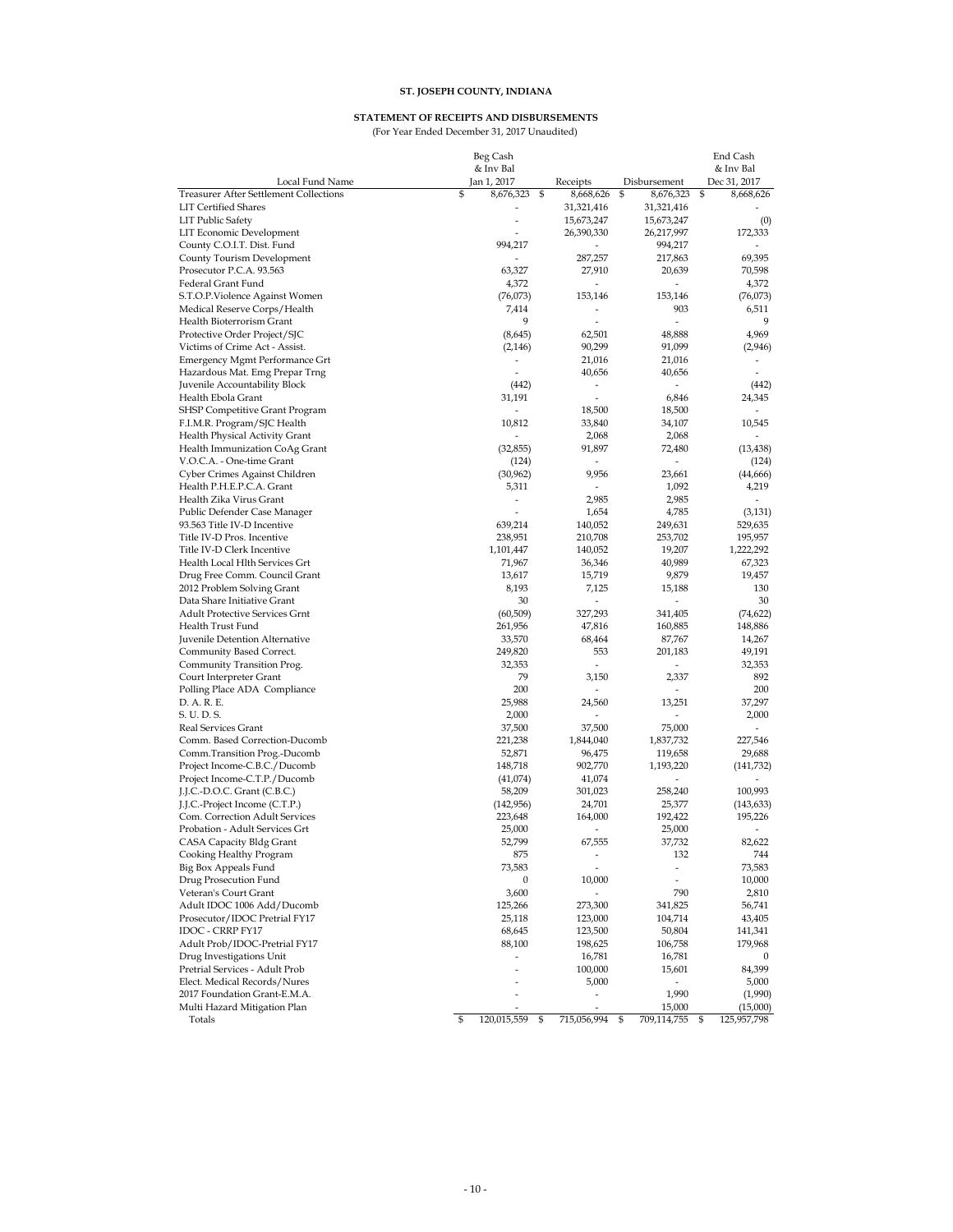### **DETAIL OF GENERAL FUND RECEIPTS AND DISBURSEMENTS - 2017** (Unaudited)

| Receipts:                                            |                  |
|------------------------------------------------------|------------------|
| General Property Taxes                               | \$<br>39,252,404 |
| Intergovernmental Revenue:                           |                  |
| Inheritance Tax                                      |                  |
| ABC Excise Tax                                       | 20,097           |
| Casino/Riverboat Distribution                        | 637,686          |
| Financial Institution Tax Distribution               | 35,097           |
| Vehicle/Aircraft Excise Tax Distribution             | 3,253,761        |
| Commercial Vehicle Excise Tax Distribution           | 133,689          |
| Local Income Tax (LIT) Certified Shares              | 10,908,099       |
| Federal and State Grants and Distributions           | 181,665          |
| Other Taxes                                          | 653,209          |
| Licenses and Permits:                                |                  |
| <b>Building and Planning Permits</b>                 | 40,395           |
| Charges for Services:                                |                  |
| County Auditor                                       | 11,336           |
| County Recorder                                      | 499,861          |
| County Sheriff                                       | 126,157          |
| County Treasurer                                     | 195,899          |
| Document and Copying Fees                            | 218              |
| Rental of Property                                   | 626,903          |
| Federal, State, and Local Reimbursement for Services | 5,636,855        |
| Garbage/Trash/Recycling/Landfill Fees and Charges    | 804,406          |
| Other Charges for Services, Sales, and Fees          | 1,292,725        |
| Fines and Forfeits:                                  |                  |
| Court Costs and fees                                 | 730,432          |
| Other Court and Clerk Receipts                       | 85,207           |
| Miscellaneous Revenue:                               |                  |
| Earnings on Investments and Deposits                 | 2,054,221        |
| Sale of Capital Assets                               | 100,077          |
| Refunds and Reimbursements                           | 8,431,774        |
| Donations, Gifts, and Bequests                       | 204,000          |
| Transfers In                                         | 1,277,291        |
| Other                                                | 1,141,563        |
|                                                      |                  |
| <b>Total Receipts</b>                                | 78,335,030       |
| Disbursements:                                       |                  |
| Salaries and Wages                                   | 34,376,474       |
| <b>Other Personal Services</b>                       | 475,627          |
| <b>Employee Benefits</b>                             | 13,073,880       |
| Office Supplies                                      | 245,836          |
| <b>Operating Supplies</b>                            | 469,910          |
| Repair and Maintenance Supplies                      | 674,982          |
| Services and Charges                                 | 13,477,485       |
| Other                                                | 8,615,987        |
| Transfer Out                                         |                  |
|                                                      |                  |
| <b>Total Disbursements</b>                           | 71,410,180       |
| Net increase (decrease) in cash & investments        | 6,924,850        |
| Beginning Balance                                    | 11,704,971       |
|                                                      |                  |
| <b>Ending Balance</b>                                | \$<br>18,629,821 |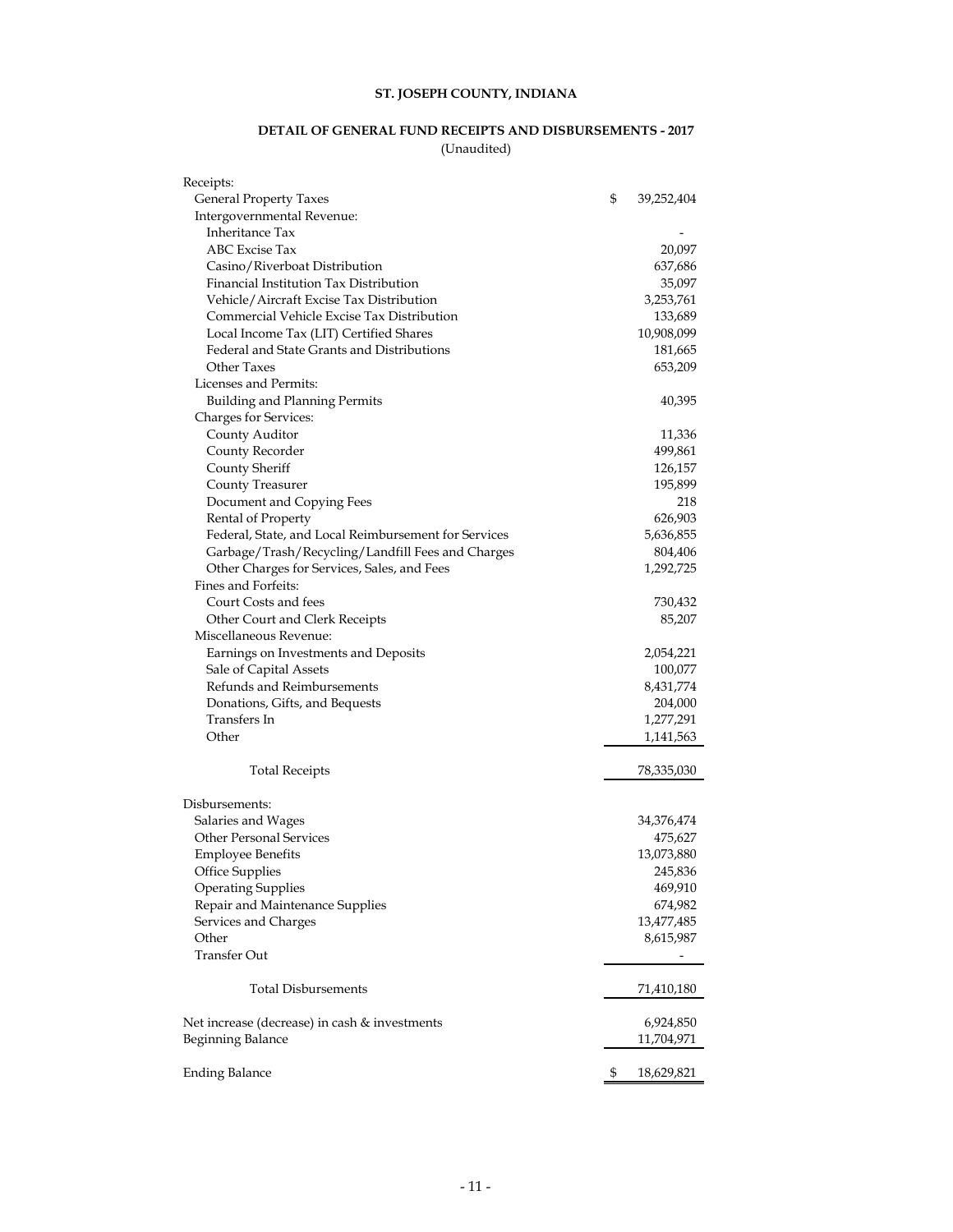# **DETAIL OF NET ASSESSED VALUATION**

(As of 2017 for Taxes Payable 2018)

|                                                              | Total                                 |
|--------------------------------------------------------------|---------------------------------------|
| Gross Value of Land<br>Gross Value of Improvements           | \$<br>2,834,635,505<br>12,195,477,750 |
| <b>Total Gross Value of Real Estate</b>                      | 15,030,113,255                        |
| Less: Mortgage Exemption, Veterans, Blind, Age 65 and Others | (5,299,355,241)                       |
| <b>Tax Exempt Property</b><br>TIF                            | (1,162,433,899)<br>(1,388,636,070)    |
| <b>Net Assessed Value of Real Estate</b>                     | 7,179,688,045                         |
| <b>Business Personal Property</b>                            | 1,450,942,023                         |
| Less: Deductions                                             | (68, 396, 131)                        |
| Tax Exempt Property                                          | (276, 406, 415)                       |
| TIF                                                          | (79, 355, 587)                        |
| Net Assessed Value of Personal Property                      | 1,026,783,890                         |
| Net Assessed Value of Utilities                              | 317,615,530                           |
| <b>Total Taxable Assessed Value</b>                          | 8,524,087,465                         |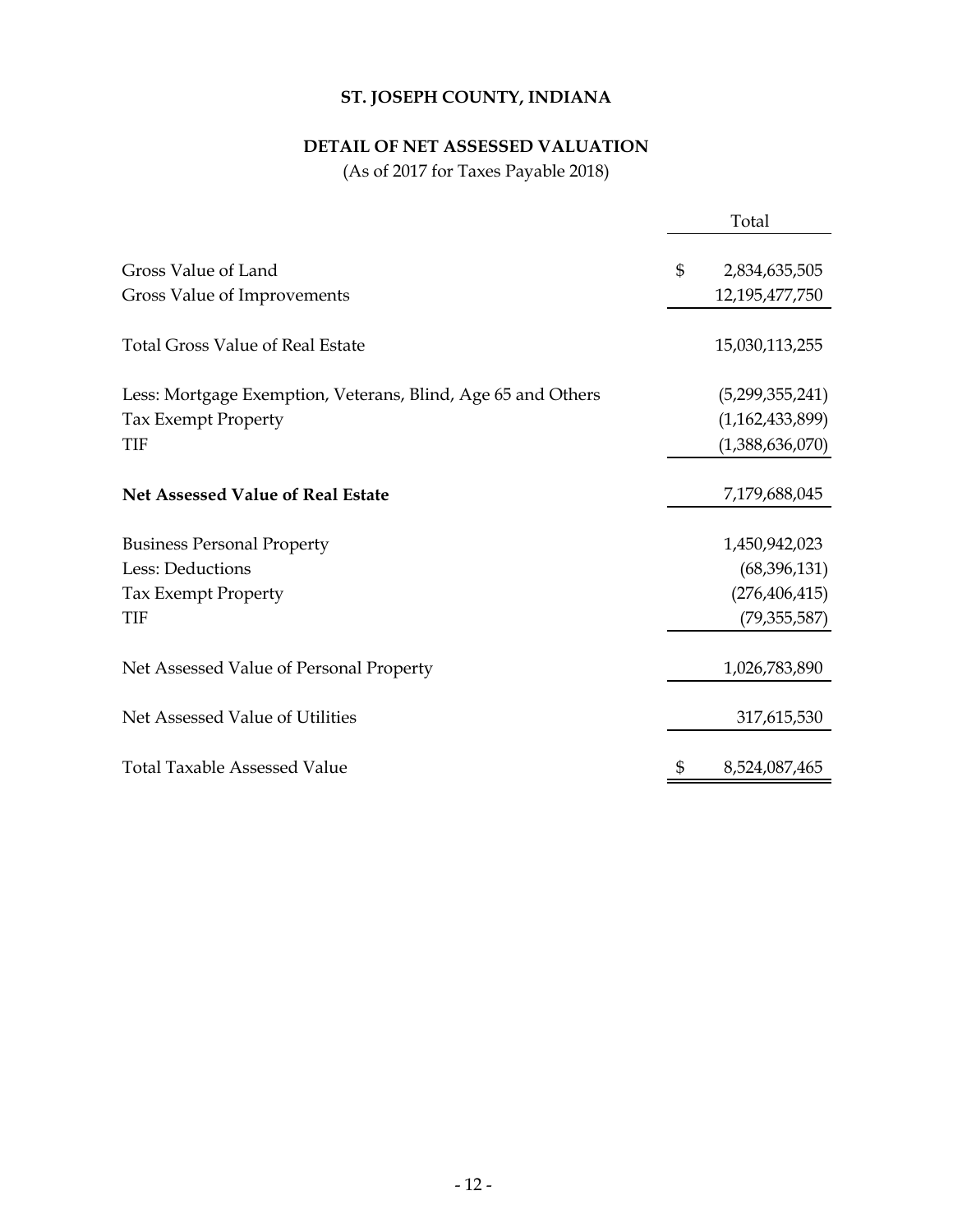| Year  | Combined<br>Bridge Funds | $[1]$             |      | $2009$ Bonds<br>Debt Service | 2014 Refunding<br><b>Bonds Debt</b><br>Service | <b>Total Debt</b><br>Service | Coverage |
|-------|--------------------------|-------------------|------|------------------------------|------------------------------------------------|------------------------------|----------|
|       |                          |                   |      |                              |                                                |                              |          |
| 2013  | \$<br>2,434,851          | $\lceil 2 \rceil$ | - \$ | 793,020                      |                                                | \$<br>793,020                | 3.07     |
| 2014  | 2,190,420                | [3]               |      | 782,320                      |                                                | 782,320                      | 2.80     |
| 2015  | 2,203,086                | [4]               |      | 796,320                      | \$<br>327,420                                  | 1,123,740                    | 1.96     |
| 2016  | 2,919,053                | [5]               |      | 804,570                      | 314,824                                        | 1,119,394                    | 2.61     |
| 2017  | 2,844,273                | [6]               |      |                              | 1,045,769                                      | 1,045,769                    | 2.72     |
| 2018  | 2,382,533                | $[7]$             |      |                              | 1,029,968                                      | 1,029,968                    | 2.31     |
|       |                          |                   |      |                              |                                                |                              |          |
| Total |                          |                   | \$   | 3,176,230                    | \$<br>2,717,981                                | \$<br>5,894,211              |          |

#### **EXPECTED FLOW OF REVENUES AND DEBT SERVICE COVERAGE**

- [1] "Combined Bridge Funds" is the total of Cumulative Bridge and Major Cumulative Bridge Funds.
- [2] Pay 2013 property tax, financial institution tax and vehicle/aircraft excise tax distributions, per the 2013 St. Joseph County Annual Report
- [3] Pay 2014 property tax, financial institution tax and vehicle/aircraft excise tax distributions, per the 2014 St. Joseph County Annual Report
- [4] Pay 2015 property tax, financial institution tax and vehicle/aircraft excise tax distributions, per the 2015 St. Joseph County Annual Report
- [5] Pay 2016 property tax, financial institution tax and vehicle/aircraft excise tax distributions, per the 2016 St. Joseph County Annual Report
- [6] Pay 2017 property tax, financial institution tax and vehicle/aircraft excise tax distributions, per the 2017 St. Joseph County Annual Report
- [7] Pay 2018 property tax per the pay 2018 1782 Notice.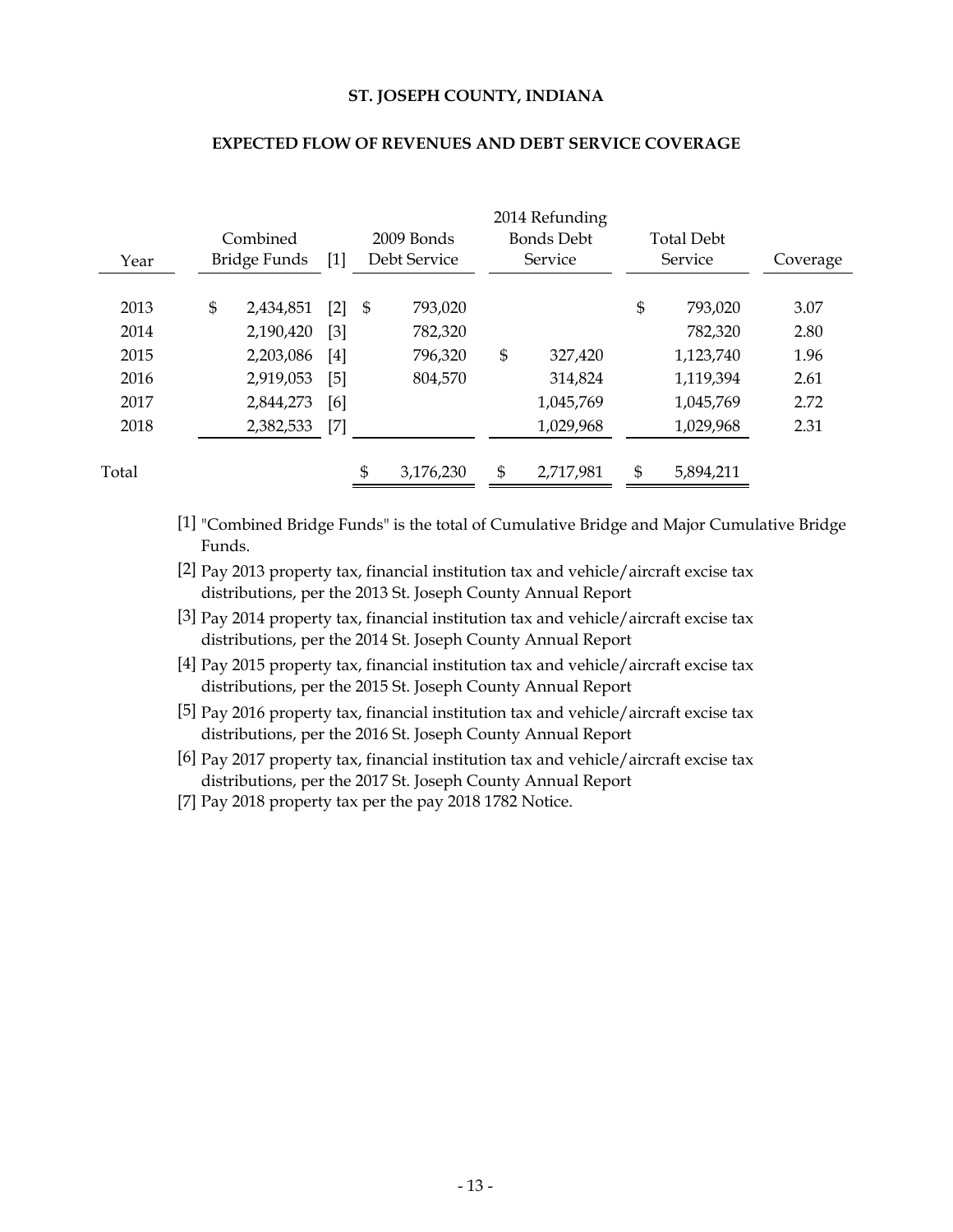# **SALES REVENUES**

| Year | Gross Sales          |
|------|----------------------|
| 2008 | \$<br>10,948,327,361 |
| 2009 | 74,736,040,250       |
| 2010 | 7,242,912,530        |
| 2011 | 8,554,208,390        |
| 2012 | 8,291,220,972        |
| 2013 | 8.033.708.753        |
| 2014 | 9,371,240,491        |
| 2015 | 9,426,791,684        |
| 2016 | 9,505,108,506        |
| 2017 | 10,159,545,209       |

*Source: STATS Indiana*

Note:

Sales data at the county level should be used primarily for trend line purposes, not as a complete picture of sales in that county. Some retailers who own multiple establishments statewide or in many states are allowed to file a consolidated return, which resulted in the sales and sales tax data being reported in just one location. The State of Indiana and the Indiana Department of Revenue are providing access to these data to provide users with a general idea of sales in a county or group of counties, but cannot vouch that these represent all sales in a county. (Per STATS Indiana)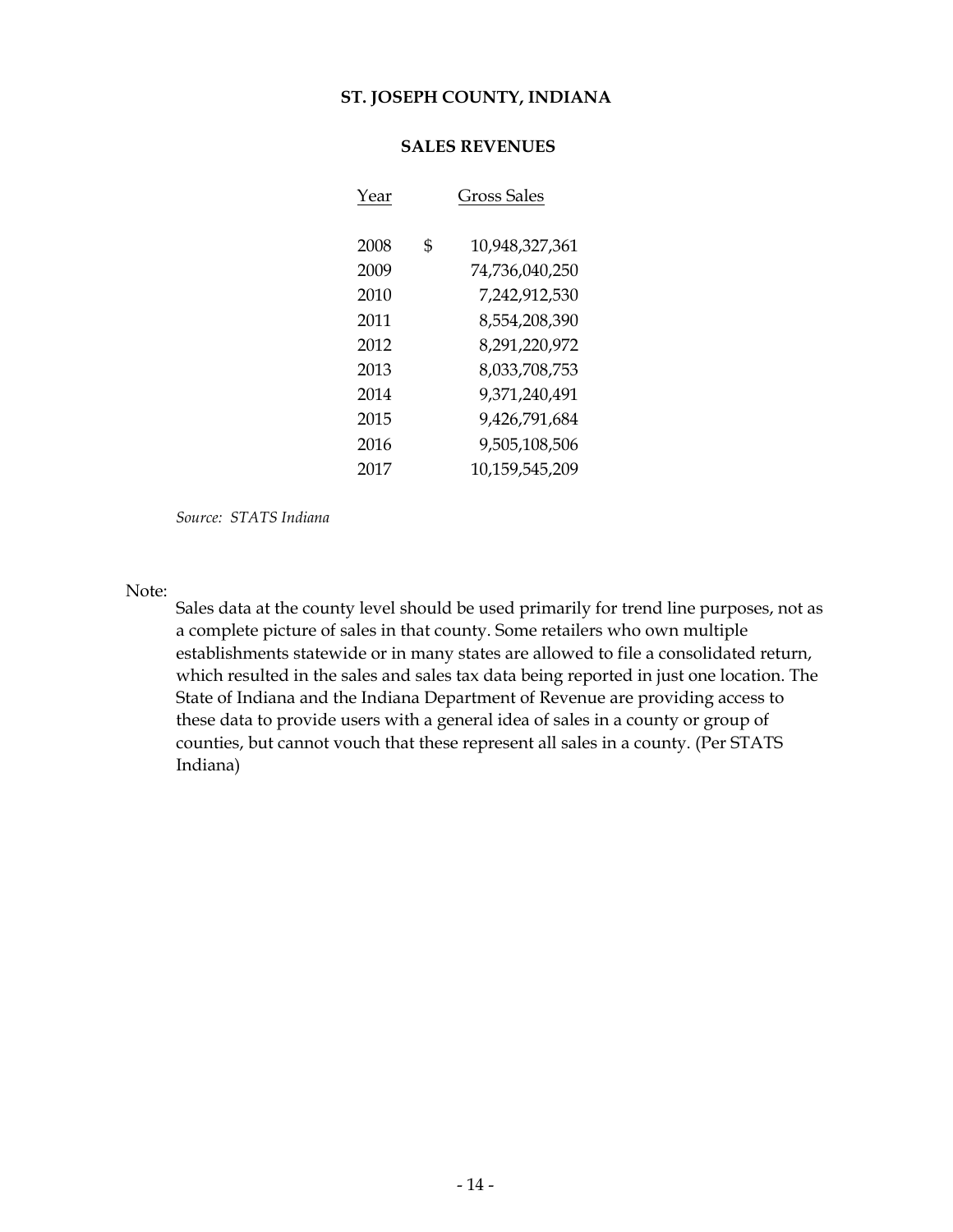# **TOP TEN TAXPAYERS**

The following is a list of the ten largest taxpayers located within St. Joseph County, Indiana as provided by the St. Joseph County Auditor's Office and the Department of Local Government Finance.

|                                |                         |                   | 2017 Payable 2018   |                   |          |  |  |  |
|--------------------------------|-------------------------|-------------------|---------------------|-------------------|----------|--|--|--|
|                                |                         |                   | Assessed Values     |                   | County's |  |  |  |
|                                | <b>Type</b>             |                   |                     |                   | Total    |  |  |  |
| Taxpayer                       | of Business             | Real              | Personal            |                   | Assessed |  |  |  |
|                                |                         | Property          | Property            | Total             | Value    |  |  |  |
| Indiana Michigan Power Company | Utility                 | 394,300<br>\$     | $\$$<br>106,435,030 | 106,829,330<br>\$ | 1.26%    |  |  |  |
| AM General Corporation, LLC    | Automotive Manufacturer | 28,562,600        | 59,585,610          | 88,148,210        | 1.04%    |  |  |  |
| I/N Tek-I/N Kote               | <b>Steel Production</b> | 25,113,700        | 55,546,460          | 80,660,160        | 0.95%    |  |  |  |
| University of Notre Dame       | <b>Higher Education</b> | 72,304,141        |                     | 72,304,141        | 0.85%    |  |  |  |
| Edward Rose of Indiana         | <b>Real Estate</b>      | 64,583,900        | 1,989,810           | 66,573,710        | 0.79%    |  |  |  |
| NIPSCO Industries Inc.         | Utility                 | 146,000           | 55,151,170          | 55,297,170        | 0.65%    |  |  |  |
| Honeywell International Inc.   | Manufactoring           | 7,401,900         | 28,601,739          | 36,003,639        | 0.42%    |  |  |  |
| University Park Mall LLC.      | <b>Retail Stores</b>    | 32,994,000        | 467,680             | 33,461,680        | 0.39%    |  |  |  |
| Indiana Bell Telephone Co.     | Utility                 | 4,234,900         | 26,885,320          | 31,120,220        | 0.37%    |  |  |  |
| G and I VII Main Street LLC    | <b>Real Estate</b>      | 28,953,700        |                     | 28,953,700        | 0.34%    |  |  |  |
|                                | Total                   | 264,689,141<br>\$ | \$<br>334,662,819   | 599,351,960<br>\$ | 7.07%    |  |  |  |

\* The total new assed valuation of the St. Joseph County is \$ 8,478,762,714 for taxes payable in 2018, according to the St. Joseph County Auditor's Office.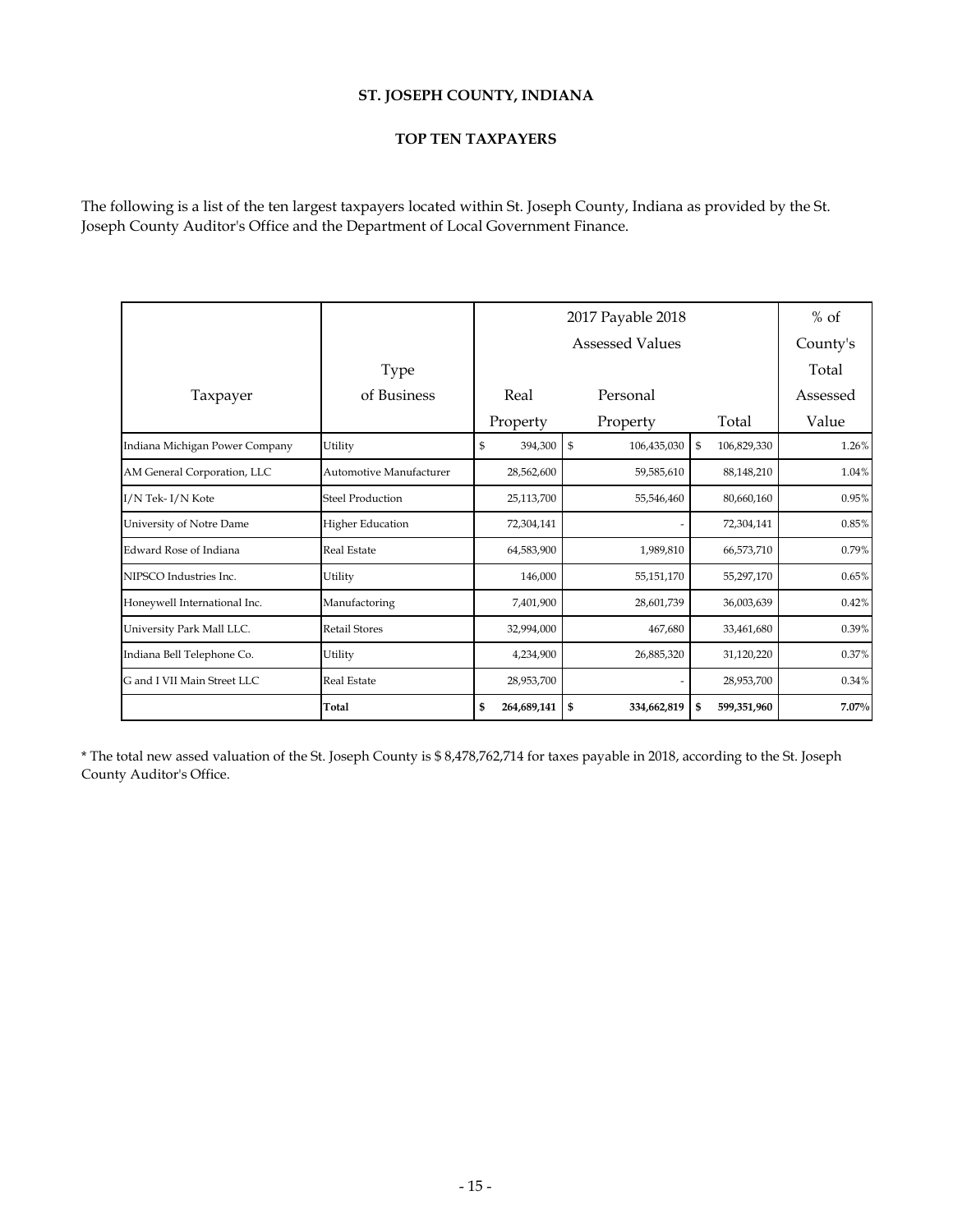#### **COMPARATIVE SCHEDULE OF TAX RATES**

Per \$100 of Net Assessed Valuation (As Provided by the St. Joseph County Auditor's Office)

|                                | 2014 |        | 2015 |        | 2016 |        | 2017 |        | 2018 |        |
|--------------------------------|------|--------|------|--------|------|--------|------|--------|------|--------|
|                                |      |        |      |        |      |        |      |        |      |        |
| Detail of Tax Rate:            |      |        |      |        |      |        |      |        |      |        |
| General                        | \$   | 0.5641 | \$   | 0.5472 | \$   | 0.5530 | \$   | 0.5640 | \$   | 0.5610 |
| 2015 Reassessment              |      | 0.0119 |      | 0.0114 |      | 0.0114 |      | 0.0109 |      | 0.0117 |
| <b>Exempt Debt Service</b>     |      | 0.0466 |      | 0.0416 |      | 0.0385 |      | 0.0369 |      | 0.0111 |
| Bond & Int/ Debt Serv Ex CB    |      |        |      |        |      |        |      |        |      | 0.0185 |
| Cumulative Bridge              |      | 0.0098 |      | 0.0098 |      | 0.0098 |      | 0.0098 |      | 0.0098 |
| County Major Bridge            |      | 0.0199 |      | 0.0191 |      | 0.0190 |      | 0.0185 |      | 0.0183 |
| Health                         |      | 0.0104 |      | 0.0213 |      | 0.0220 |      | 0.0124 |      | 0.0182 |
| Park & Recreation              |      | 0.0232 |      | 0.0171 |      | 0.0247 |      | 0.0240 |      | 0.0239 |
| Cumulative Capital Development |      | 0.0199 |      | 0.0191 |      | 0.0190 |      | 0.0185 |      | 0.0183 |
| Total                          | \$   | 0.7058 | \$   | 0.6866 | \$   | 0.6974 | \$   | 0.6950 | \$   | 0.6908 |
| <b>Total Tax</b>               |      |        |      |        |      |        |      |        |      |        |
| Centre Township                | \$   | 2.8933 | \$   | 2.9057 | \$   | 2.9319 | \$   | 2.7429 | \$   | 2.7319 |
| South Bend - Centre            |      | 5.9804 |      | 5.9591 |      | 6.0268 |      | 5.9361 |      | 5.9323 |
| Clay Township                  |      | 2.8058 |      | 2.6983 |      | 2.7275 |      | 2.6286 |      | 2.6111 |
| South Bend - Clay              |      | 6.0039 |      | 5.9762 |      | 6.0470 |      | 5.9686 |      | 5.9642 |
| Mishawaka Clay                 |      | 4.5809 |      | 4.3556 |      | 4.5021 |      | 4.4133 |      | 4.4466 |
| Indian Village (Clay)          |      | 2.8141 |      | 2.7064 |      | 2.7343 |      | 2.6286 |      | 2.6111 |
| Roseland (Clay)                |      | 3.4752 |      | 3.3014 |      | 3.4283 |      | 3.2778 |      | 3.1869 |
| German Township                |      | 2.9345 |      | 2.6971 |      | 2.8584 |      | 2.6362 |      | 2.5922 |
| South Bend - German            |      | 5.9839 |      | 5.9591 |      | 6.0295 |      | 5.9486 |      | 5.9453 |
| Greene Township                |      | 2.7249 |      | 2.6244 |      | 2.6631 |      | 2.5604 |      | 2.4043 |
| Harris Township                |      | 2.4845 |      | 2.2945 |      | 2.2758 |      | 2.1513 |      | 2.1602 |
| Lincoln Township               |      | 2.1934 |      | 2.1572 |      | 2.2165 |      | 2.1104 |      | 2.3560 |
| Walkerton (Lincoln)            |      | 3.5475 |      | 3.6350 |      | 3.8142 |      | 3.7930 |      | 4.0332 |
| Madison Township               |      | 2.0639 |      | 1.8841 |      | 1.8574 |      | 1.7452 |      | 1.7495 |
| Olive Township                 |      | 2.3276 |      | 2.4054 |      | 2.6359 |      | 2.6292 |      | 2.4604 |
| New Carlisle (Olive)           |      | 3.2802 |      | 3.3409 |      | 3.6138 |      | 3.9016 |      | 3.7438 |
| Mishawaka (Penn) - PHM School  |      | 4.2913 |      | 3.9774 |      | 4.0737 |      | 3.9593 |      | 4.0207 |
| Mishawaka - Penn               |      | 4.2905 |      | 4.1496 |      | 4.4296 |      | 4.5291 |      | 4.7991 |
| Portage Township               |      | 2.9340 |      | 2.9418 |      | 2.9723 |      | 2.7956 |      | 2.7846 |
| South Bend - Portage           |      | 6.0211 |      | 5.9952 |      | 6.0672 |      | 5.9888 |      | 5.9850 |
| Union Township                 |      | 2.2338 |      | 2.1731 |      | 2.2384 |      | 2.1896 |      | 2.0507 |
| Lakeville (Union)              |      | 3.0700 |      | 3.1244 |      | 3.2701 |      | 3.2072 |      | 3.1317 |
| Warren Township                |      | 2.7515 |      | 2.7151 |      | 2.7542 |      | 2.6279 |      | 2.6217 |
| Osceola (Penn)                 |      | 2.5284 |      | 2.3761 |      | 2.3870 |      | 2.2785 |      | 2.2396 |
| Penn Township - PHM School     |      | 2.6172 |      | 2.3301 |      | 2.2912 |      | 2.1355 |      | 2.1371 |
| Penn - Mishawaka School        |      | 2.6164 |      | 2.5023 |      | 2.6471 |      | 2.7053 |      | 2.9155 |
| South Bend - Penn              |      | 5.7143 |      | 5.5980 |      | 5.6186 |      | 5.5146 |      | 5.5383 |
| Liberty Township               |      | 2.2234 |      | 2.1740 |      | 2.2548 |      | 2.1861 |      | 2.2842 |
| North Liberty (Liberty)        |      | 3.7733 |      | 3.7982 |      | 3.8827 |      | 3.4398 |      | 3.6711 |
| Mishawaka - Harris             |      | 4.2596 |      | 3.9518 |      | 4.0504 |      | 3.9360 |      | 3.9957 |
| South Bend - Warren            |      | 6.0117 |      | 5.9861 |      | 6.0583 |      | 5.9753 |      | 5.9731 |

\* Includes tax rates of overlapping taxing units.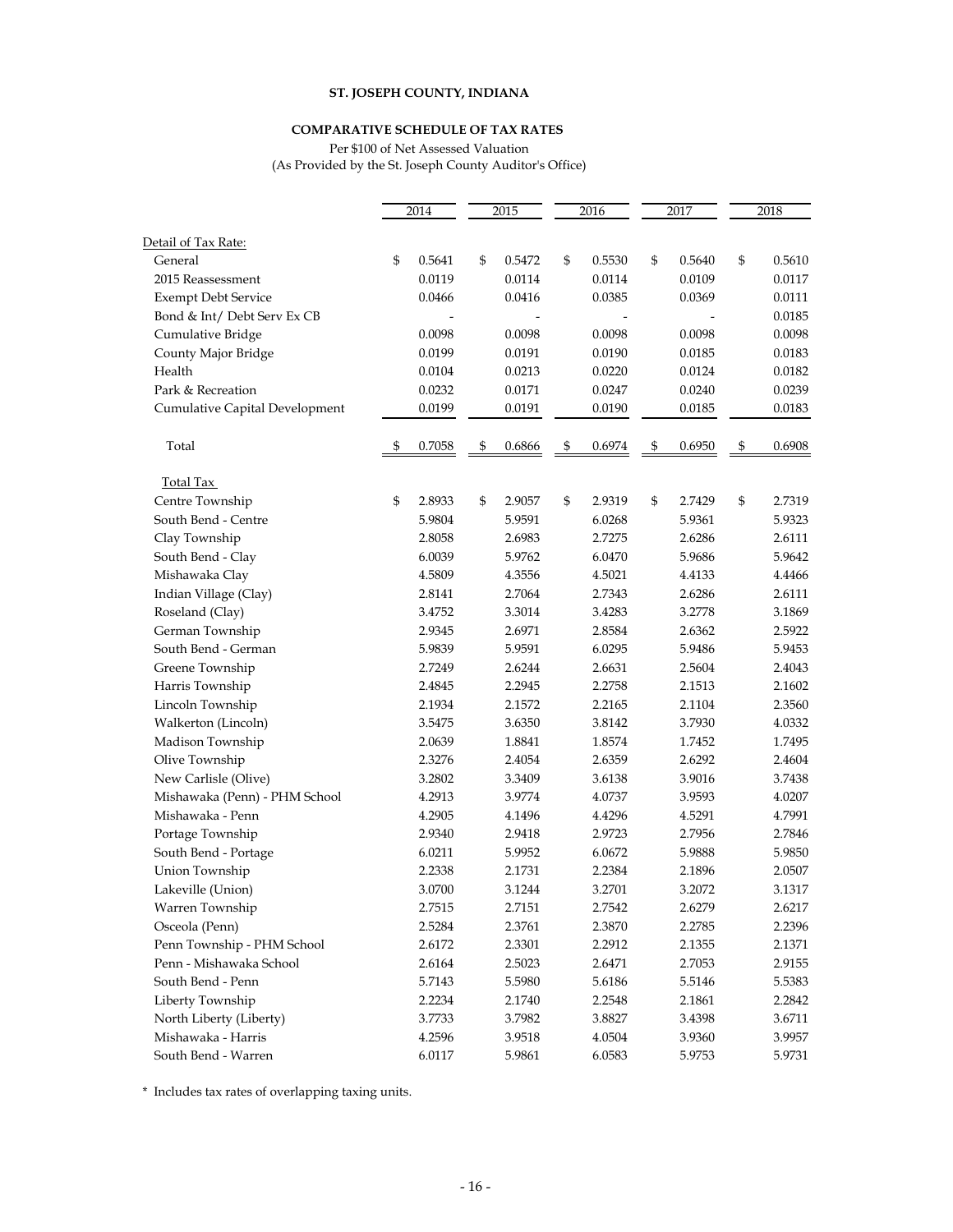### **RECORD OF TAXES LEVIED AND COLLECTED**

| Collection<br>Year | Assessed<br>Valuation | Taxes<br>Levied  | Circuit<br><b>Breaker</b> | Net<br>Levied    | Collected        | Collected as<br>Percent of<br>Gross Levy | Collected as<br>Percent of<br>Net Levy |
|--------------------|-----------------------|------------------|---------------------------|------------------|------------------|------------------------------------------|----------------------------------------|
| 2017               | \$<br>8,201,203,024   | \$<br>56,998,362 | \$<br>(7,838,731)         | \$<br>49.159.631 | \$<br>49.155.543 | 86.24%                                   | 99.99%                                 |
| 2016               | 7,906,760,026         | 55,141,744       | (7,711,191)               | 47,430,553       | 47,501,986       | 86.15%                                   | 100.15%                                |
| 2015               | 7,864,008,472         | 53,994,283       | (7,720,780)               | 46,273,503       | 45,834,853       | 84.89%                                   | 99.05%                                 |
| 2014               | 7,514,198,242         | 53,035,210       | (7, 191, 331)             | 45,843,879       | 45,380,651       | 85.57%                                   | 98.99%                                 |
| 2013               | 7,671,151,787         | 51,634,523       | (6,994,563)               | 44,639,960       | 44,232,345       | 85.66%                                   | 99.09%                                 |
| 2012               | 7.999.877.168         | 49,695,236       | (5,248,938)               | 44,446,298       | 44,659,146       | 89.87%                                   | 100.48%                                |
| 2011               | 8,137,497,231         | 44,137,786       | (3,998,634)               | 40,139,152       | 39,128,689       | 88.65%                                   | 97.48%                                 |
| 2010               | 8.416.771.764         | 49.372.784       | (3,744,422)               | 45,628,362       | 43,620,582       | 88.35%                                   | 95.60%                                 |

*Source: St. Joseph County DLGF Budget Order and St. Joseph County Auditor's Office*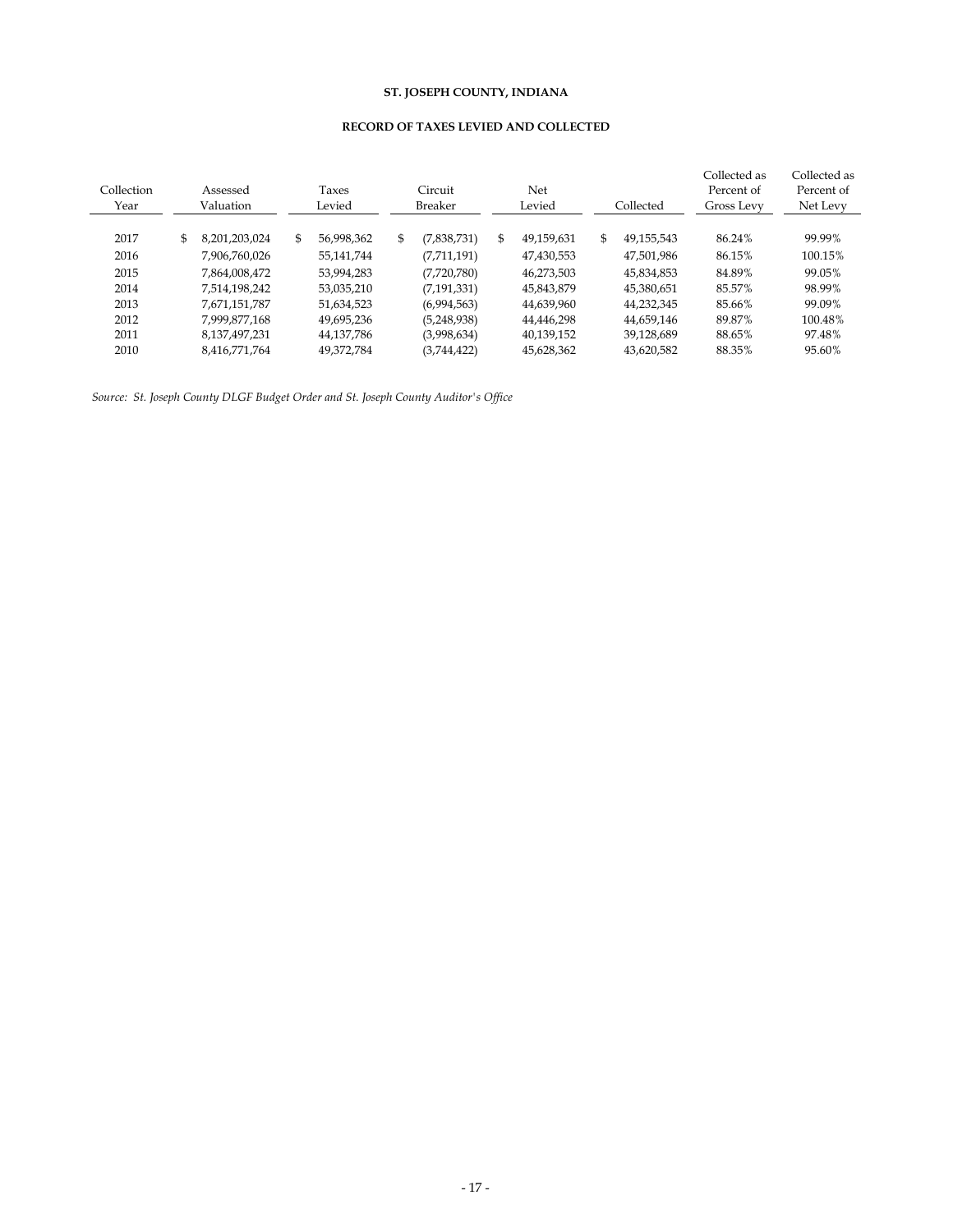# **COUNTY CEDIT RECEIPTS**

| Calendar<br>Year | St. Joseph<br><b>County Share</b> |  | South Bend<br>Share |            | Mishawaka<br>Share |           |                   |
|------------------|-----------------------------------|--|---------------------|------------|--------------------|-----------|-------------------|
|                  |                                   |  |                     |            |                    |           |                   |
| 2009             | \$<br>5,428,151                   |  | \$                  | 4,612,694  | \$                 | 1,685,636 |                   |
| 2010             | 10,691,908                        |  |                     | 8,321,633  |                    | 3,250,636 |                   |
| 2011             | 9,322,120                         |  |                     | 8,044,773  |                    | 2,905,390 | $\lceil 1 \rceil$ |
| 2012             | 8,768,255                         |  |                     | 8,324,626  |                    | 3,009,563 | [2]               |
| 2013             | 9,000,415                         |  |                     | 8,177,352  |                    | 2,932,639 |                   |
| 2014             | 9,658,566                         |  |                     | 8,796,820  |                    | 3,070,496 |                   |
| 2015             | 10,079,331                        |  |                     | 9,181,206  |                    | 3,244,832 |                   |
| 2016             | 10,302,238                        |  |                     | 9,594,602  |                    | 3,233,002 |                   |
| 2017             | 11,251,153                        |  |                     | 10,600,122 |                    | 3,619,204 |                   |
| 2018             | 11,414,971                        |  |                     | 10,919,931 |                    | 3,726,498 |                   |

Distributive shares of County Economic Development Income Tax (CEDIT) receipts for St. J County, South Bend, and Mishawaka are as follows:

[1] Adjusted to reflect additional funds distributed by the State in April 2012 due to a corre

[2] Certified amount revised by the State in April 2012.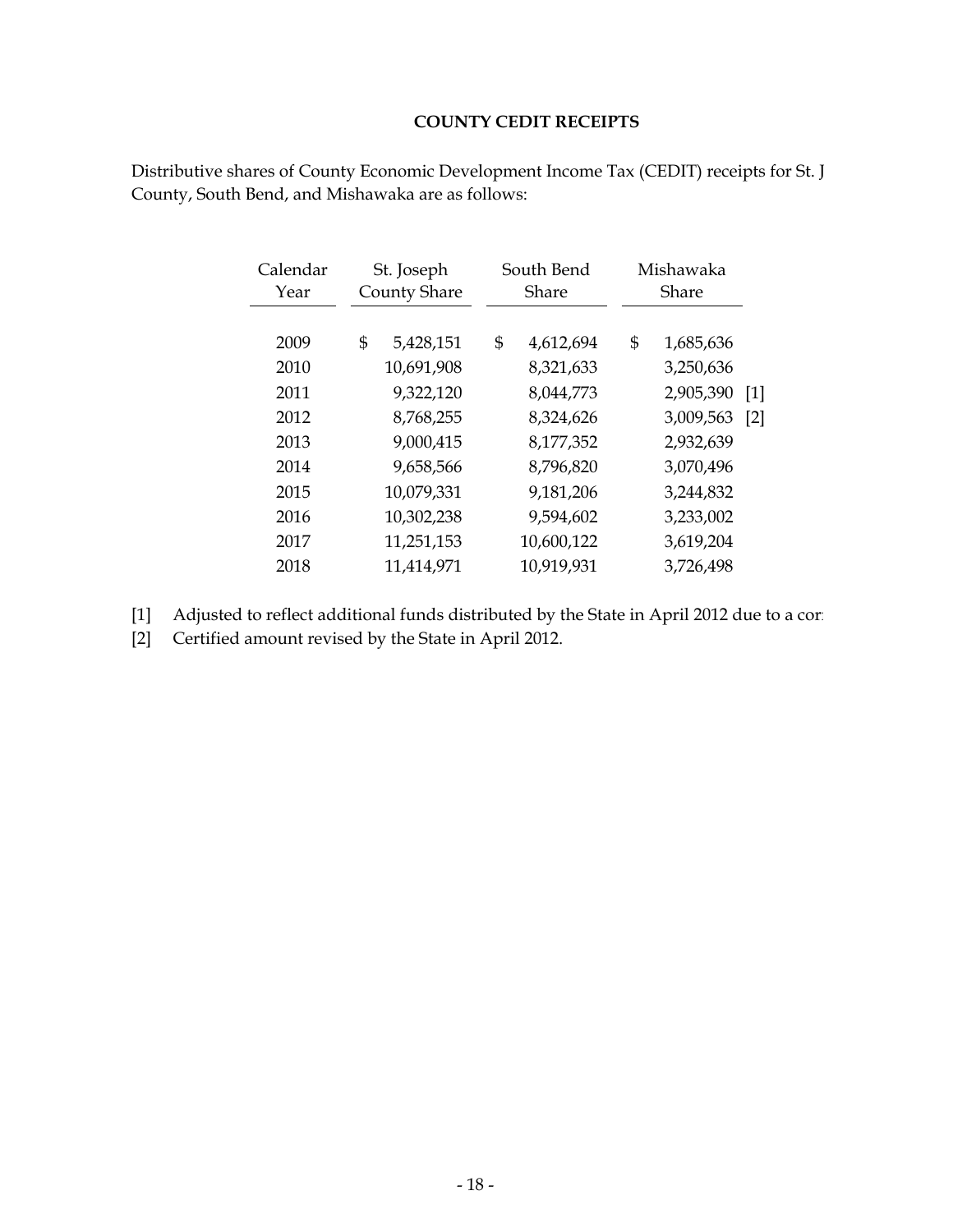Distributive shares of County Economic Development Income Tax (CEDIT) receipts for St. Joseph

Adjusted to reflect additional funds distributed by the State in April 2012 due to a correction.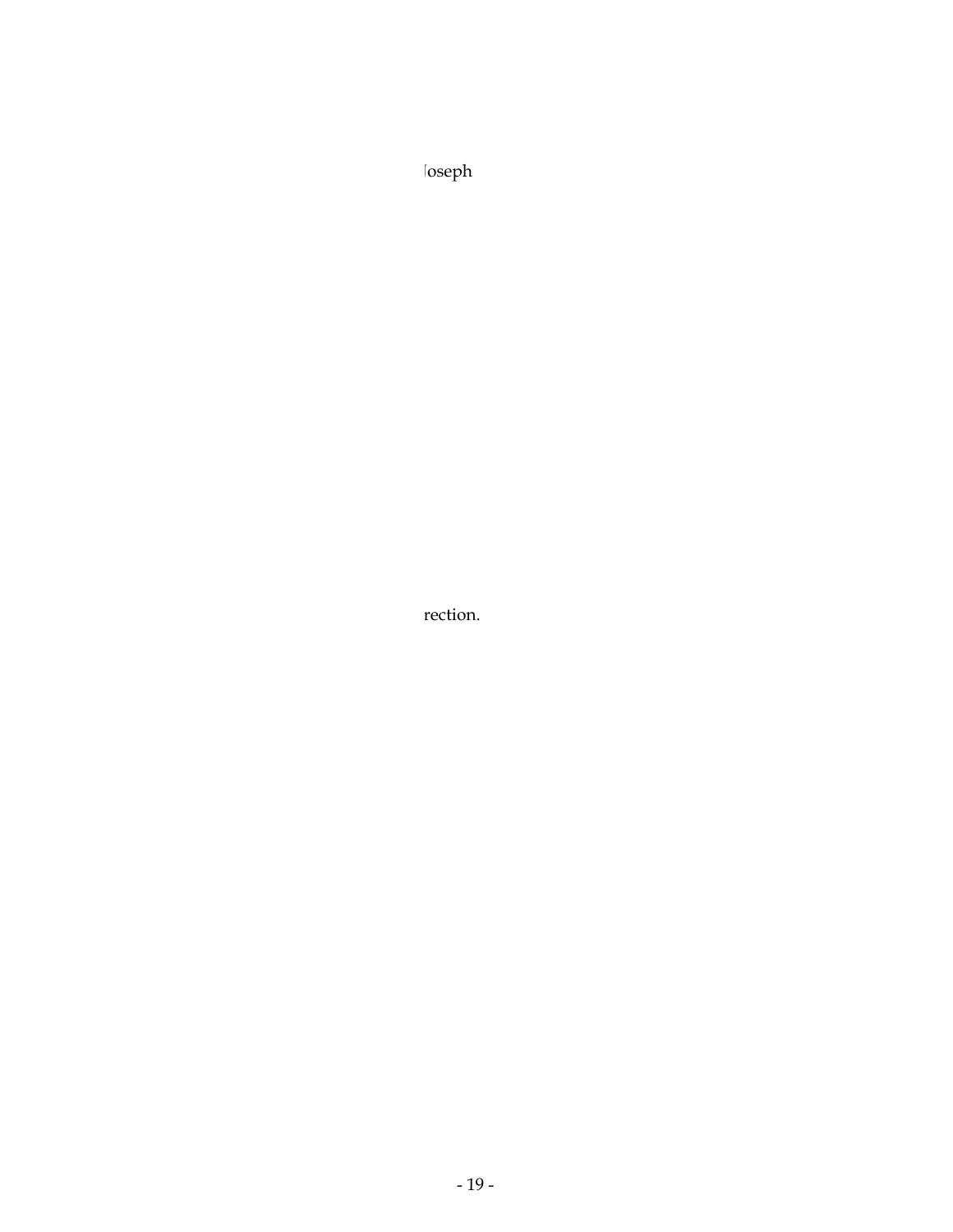#### **MISCELLANEOUS ECONOMIC INFORMATION**

| Year | St. Joseph<br>County | Indiana      |
|------|----------------------|--------------|
|      |                      |              |
| 2012 | \$<br>38,091         | \$<br>38,816 |
| 2013 | 38.778               | 39.148       |
| 2014 | 40,949               | 40,477       |
| 2015 | 43,040               | 41.984       |
| 2016 | 44,568               | 43.091       |

#### Per Capita Income

#### *Source: STATS INDIANA*

|         | Median Household Income |             |  |  |  |  |  |  |
|---------|-------------------------|-------------|--|--|--|--|--|--|
| Years   | St. Joseph<br>County    | Indiana     |  |  |  |  |  |  |
|         |                         |             |  |  |  |  |  |  |
| 2012-16 | 46,174                  | 50,433<br>S |  |  |  |  |  |  |

#### *Source: U.S. Census Bureau*

#### Changes in Employment by Industry

|                                             | 2013    | 2014    | 2015    | 2016    |
|---------------------------------------------|---------|---------|---------|---------|
| <b>Services</b>                             | 72,840  | 52,868  | 80,224  | 71,718  |
| Wholesale and retail trade                  | 22,738  | 19,446  | 5,718   | 20,073  |
| Government                                  | 15,058  | 3,925   | 3,893   |         |
| Manufacturing                               | 15,449  | 14,834  | 15,129  | 15,260  |
| Finance, insurance, and real estate         | 10,388  | 4,889   | 4,800   | 4,924   |
| Construction                                | 5,606   | 3,942   | 4,572   | 4,954   |
| Other*                                      | 4,181   | 7,358   | 3,660   | 3,667   |
| Information                                 | 2,004   | 2,012   | 1,898   | 1,801   |
| Farming                                     | 830     |         |         |         |
| Forestry, fishing, and related activities** | 143     | 171     | 173     | 168     |
| Mining                                      | 69      | 11      | 8       | 5       |
| Total                                       | 149,306 | 109.456 | 120,075 | 122.570 |

\* In order to avoid disclosure of confidential information, specific employment figures are not available for the Utilities, and Transportation and Warehousing sectors. The data is incorporated here.

\*\* In order to avoid disclosure of confidential information, specific employment figures are not available for the Forestry, fishing, and related activities sector. The data is incorporated in the "other" section.